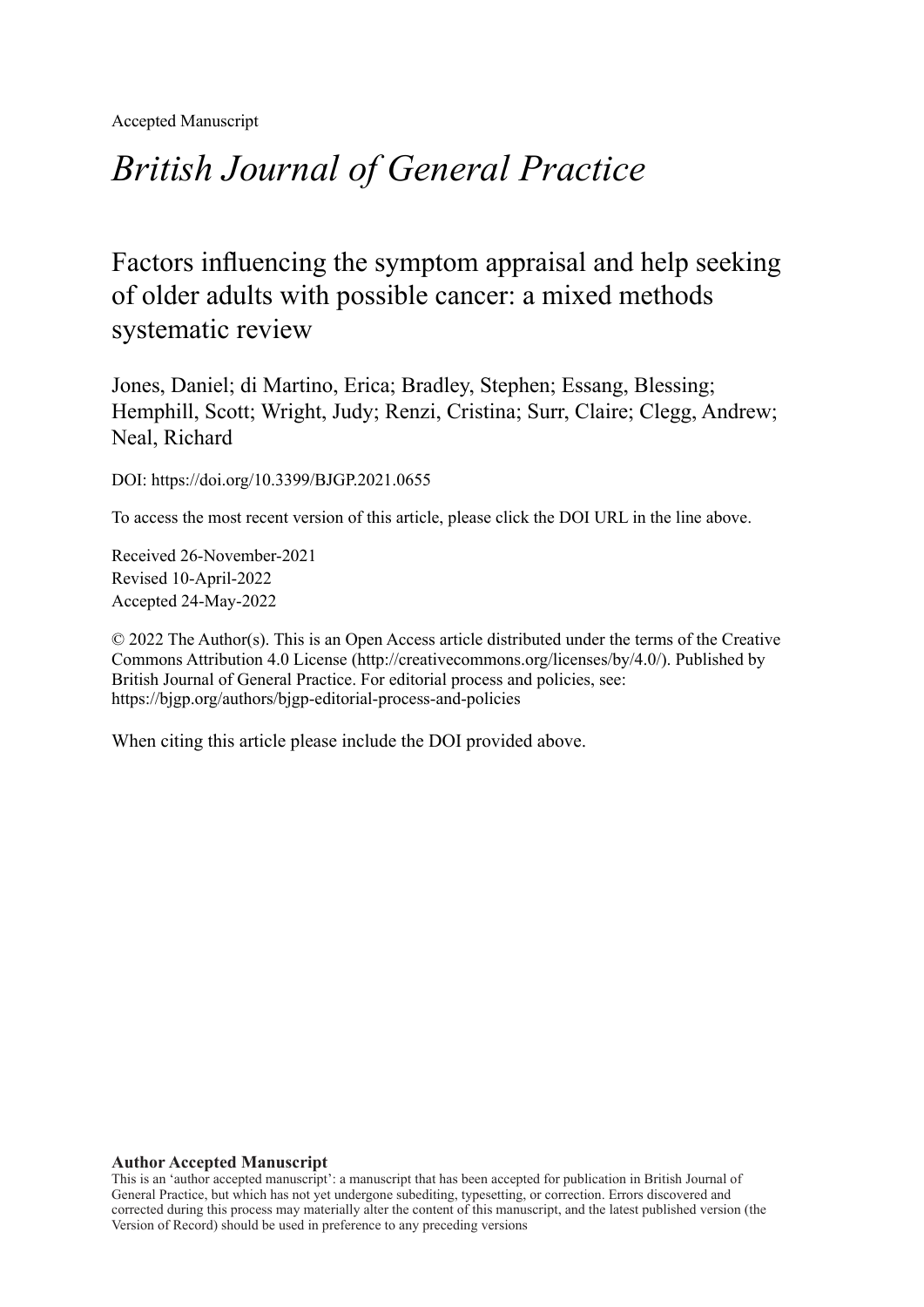# **Factors influencing the symptom appraisal and help seeking of older adults with possible cancer: a mixed methods systematic review**

#### **Authors**

Dr Daniel Jones, \* Qualifications: MBChB, MRCGP, PhD Job title: Academic Clinical Lecturer Institution: Leeds Institute of Health Sciences, University of Leeds

Dr Erica Di Martino, PhD Qualifications: PhD Job title: Research Fellow Institution: Leeds Institute of Health Sciences, University of Leeds

Dr Stephen H. Bradley, Qualifications: MBBS, MRCP Job title: Clinical Research Fellow Institution: Leeds Institute of Health Sciences, University of Leeds

Dr Blessing Essang, Qualifications: MBChB Job title: Academic Clinical Fellow Institution: Leeds Institute of Health Sciences, University of Leeds

Dr Scott Hemphill, Qualifications: MBChB Job title: Academic Foundation Doctor Institution: Leeds Institute of Health Sciences, University of Leeds

Mrs Judy M. Wright Qualifications: MSc, FHEA Job title: Senior Information Specialist Institution: Leeds Institute of Health Sciences, University of Leeds

Dr Cristina Renzi, Qualifications: MD, PhD Job title: Principal Clinical Research Fellow Institution: University College London

Prof Claire Surr, Qualifications: BA (hons), PGDip, PhD Job title: Professor of Dementia Studies & Director of the Centre for Dementia Research Institution: Leeds Beckett University

Prof Andrew Clegg, Qualifications: BSc, MBBS, MRCP, MD Job title: Professor of Geriatric Medicine & Honorary Consultant Geriatrician Institution: Academic Unit for Ageing & Stroke Research, University of Leeds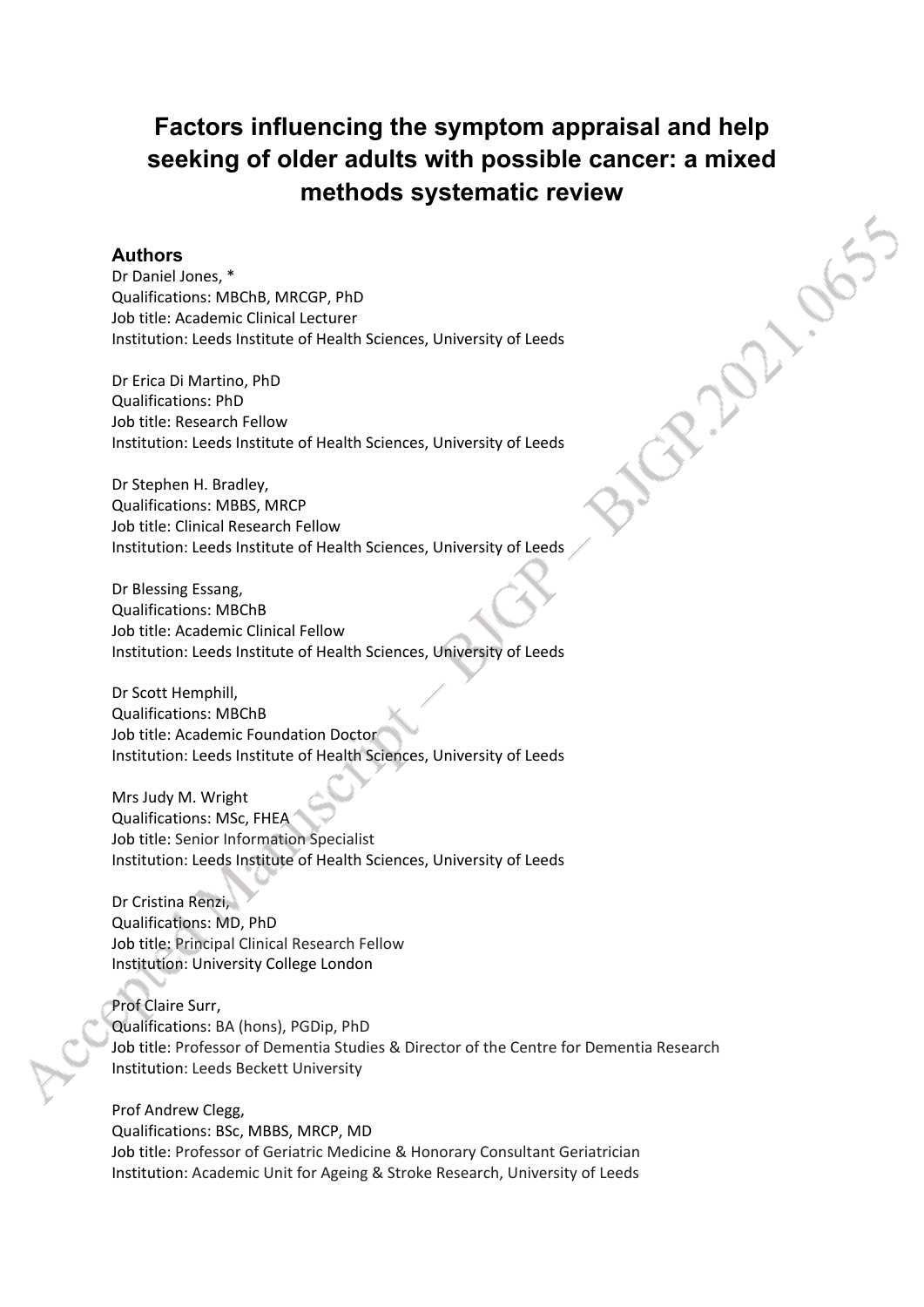Prof Richard Neal Qualifications: MBChB, FRCGP, FHEA, PhD Job title: Professor of primary care oncology Institution: School of medicine, University of Leeds,

\*Corresponding author School of medicine, University of Leeds, Worsley Building, Leeds, LS2 9LU [d.j.jones@leeds.ac.uk](mailto:d.j.jones@leeds.ac.uk) 07724360666 @thatyoungdr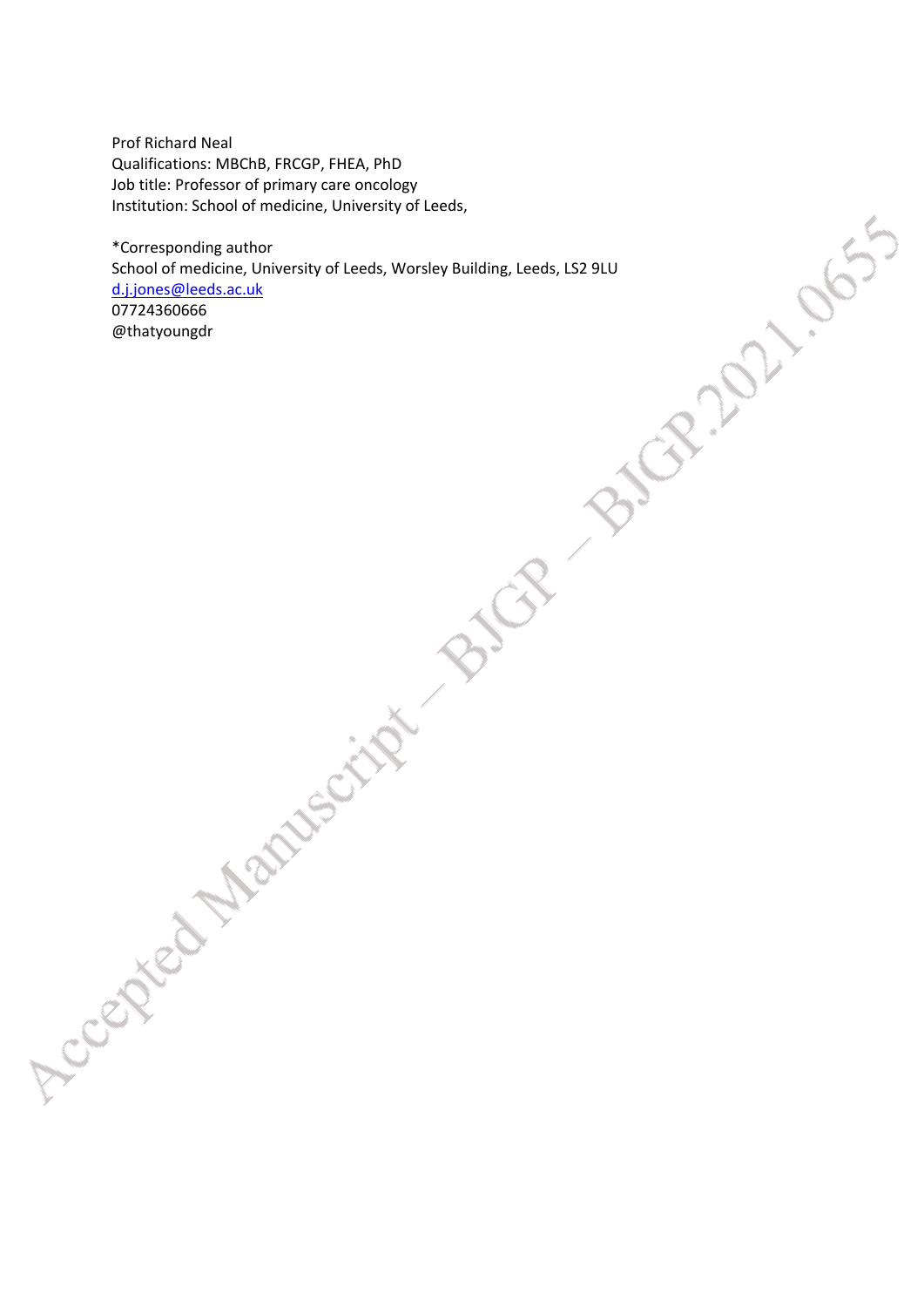# **Factors influencing the symptom appraisal and help seeking of older adults with possible cancer: a mixed methods systematic review**

655

### **ASTRACT**

**Background** The burden of cancer falls predominantly on older adults. Prompt presentation to primary care with cancer symptoms could result in an earlier diagnosis. However patient symptom appraisal and help seeking decisions involving cancer symptoms are complex and may be further complicated in older adults.

**Aim** To explore the effect of older age on patients' appraisal of symptoms that may indicate cancer and their decision to seek help for these symptoms.

**Design** Mixed methods systematic review

**Method** Medline, Embase, CINAHL, PsycInfo, Cochrane Library, Web of Science Core Collection, ASSIA, ISRCTN registry and NICE were searched for studies on the symptom appraisal and help seeking decisions relating to cancer symptoms by adults aged 65 and over. Studies were analysed using thematic synthesis and according to the Synthesis Without Meta-Analysis (SWiM) guidelines

**Results** Eighty studies were included in the review with a total of 324,995 participants. The studies suggested a possible association between increasing age and a prolonged symptom appraisal interval. Factors such as reduced knowledge of cancer symptoms and differences in symptom interpretation may contribute to this prolonged interval. In contrast, we found a possible association between increasing age and prompt help-seeking. Themes affecting help seeking in older adults included the influence of family and carers, competing priorities, fear, embarrassment, fatalism, comorbidities, a desire to avoid doctors, a perceived need to not waste doctor's time and patient selfmanagement of symptoms.

**Conclusions** This review suggests that increasing age is associated with delayed cancer symptom appraisal. When symptoms are recognised as potentially serious, increasing age was associated with prompt help seeking although factors such as fear of wasting a doctor's time could prolong this. As a result of this review, policy makers, charities and information from GPs should aim to ensure older adults are able to recognise potential symptoms of cancer and can seek help promptly.

### **BACKGROUND**

Worldwide, the population of adults aged over 65 is growing faster than any other age group (1). The burden of cancer falls predominantly on older patients with half of all new diagnoses occurring in people aged over 70 and incidence rates for all cancers increasing most rapidly in the over 75 age group (1, 2).

Shorter times to diagnosis result in more favourable cancer outcomes and patient experience (3, 4). As a result, cancer strategies prioritise prompt presentation by patients with symptoms which could be caused by cancer. However, previous qualitative research has highlighted the complexity of patient appraisal and help seeking decisions involving cancer 'alarm symptoms'. This complexity includes a lack of awareness of cancer symptoms as well as concerns about wasting doctors' time and fears around facing a diagnosis of cancer, all of which may delay presentation to primary care (5,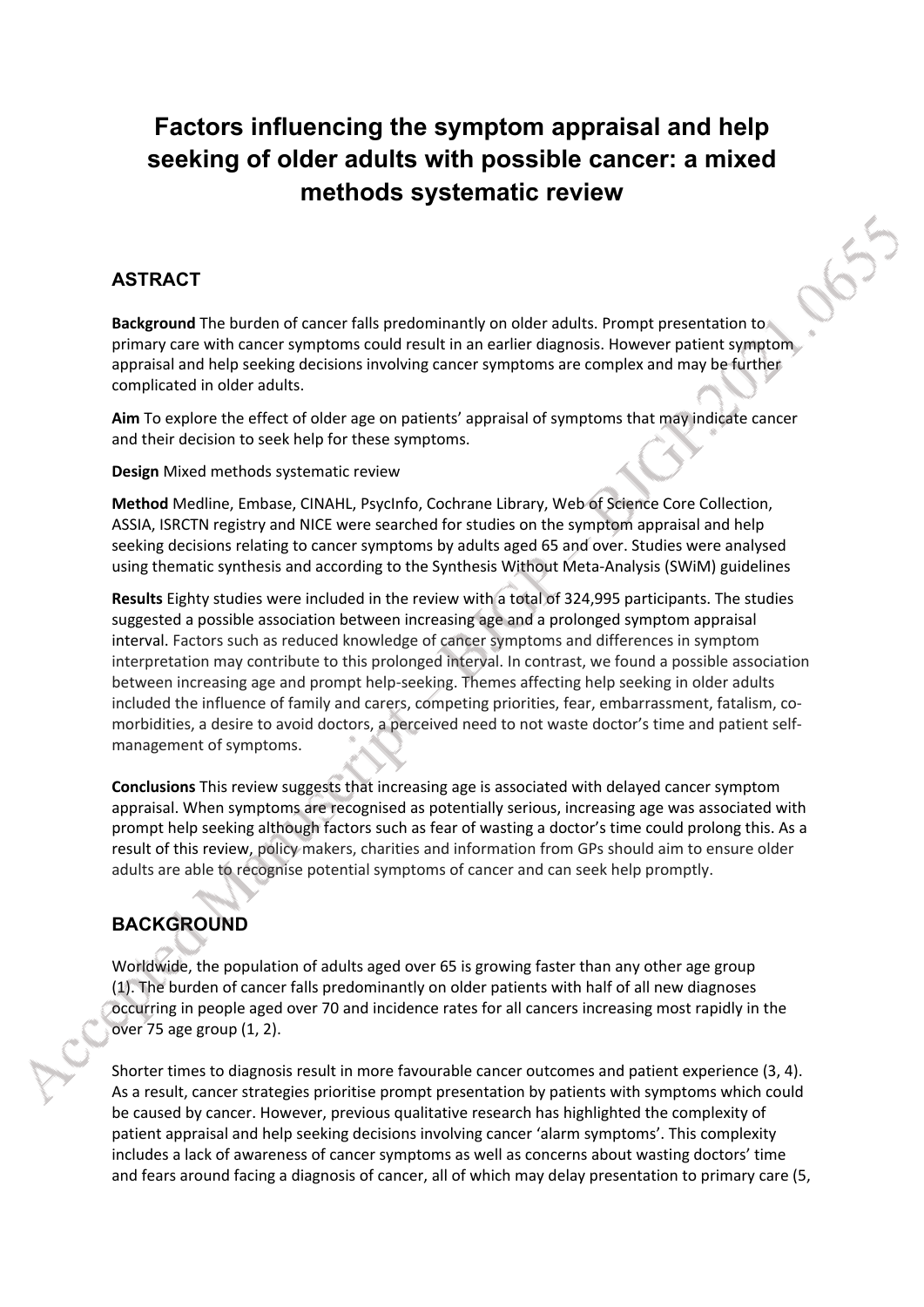6). In older adults, the recognition of cancer symptoms could be further complicated by the presence of chronic diseases, and cognitive impairment which may affect the ability to recognise new symptoms (7, 8). In addition to this, symptoms may be dismissed as part of the aging process and social isolation may result in the absence of a person to prompt presentation.

The aim of this review is to explore the effect of older age on the appraisal of symptoms that could indicate cancer in older adults and the decision to seek help in primary care for these symptoms.

#### **METHOD**

#### **Protocol**

Prior to commencing this review, a study protocol was registered with PROSPERO (reference number: CRD42020180656). The review has been conducted and reported according to the Cochrane Handbook for Systematic Reviews and the Preferred Reporting Items for Systematic Reviews and Meta-Analysis (PRISMA) statement (9).

#### **Definition of older adults**

There is no universally accepted age threshold for defining old age. We adopted the World Health Organization's definition of 'older people' as those aged 65 and over (10).

#### **Theoretical model**

The model of pathways to treatment was used to provide a theoretical underpinning for the analysis of patient appraisal and help seeking (11). The model is recommended for mapping and examining pathways to cancer diagnosis. The model defines the appraisal interval as the time between detecting a bodily change and perceiving a reason to discuss this bodily change with a health care professional (HCP). The help seeking interval is defined as the time between perceiving a need to seek medical help and arranging and attending an appointment with a HCP. The patient interval encompasses both the appraisal and help seeking interval and is defined as the time from first noticing a symptom to presenting to a HCP.

#### **Eligibility criteria**

We included studies of patients aged 65 or over, or with a subgroup of patients aged 65 or over, with symptoms and signs that warrant investigation and referral for suspected cancer (12) presenting to primary care before diagnosis. Editorials, case studies, reviews, expert opinion papers and studies that were published as abstracts only were excluded from the review. Systematic reviews, published thesis and dissertations were not included but when these were identified reference lists were screened for relevant studies.

#### **Search strategy**

We searched Ovid MEDLINE(R) ALL 1946 to July 28, 2021, Embase (Ovid) 1947 to 2021 July 28, CINAHL (EBSCOhost), APA PsycInfo (Ovid) 1806 to July Week 3 2021, Cochrane Central Register of Controlled Trials (Wiley) Issue 7 of 12, July 2021 , Cochrane Database of Systematic Reviews (Wiley) Issue 7 of 12, July 2021, Web of Science Core Collection (individual databases listed in appendix X), Applied Social Sciences Index and Abstracts (ProQuest), ISRCTN registry, ClinicalTrials.gov and National Institute of health and Clinical Excellence (NICE) Evidence Search for published and unpublished studies of cancer-related shared decision making for older adults in primary care. The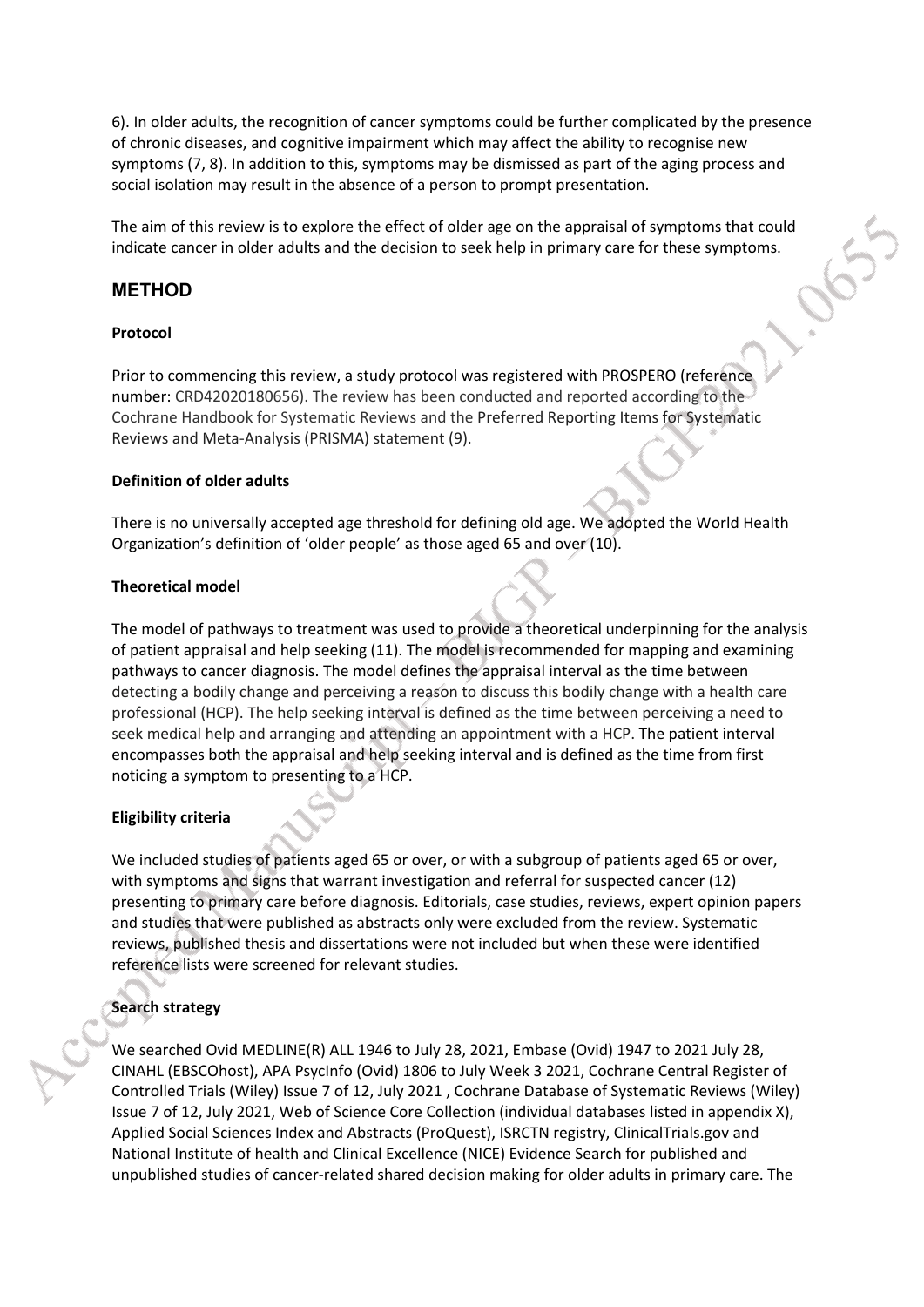search was originally conducted in April 2020 and updated on 29<sup>th</sup> July 2021 by re-running all searches without date limits and removing duplicates from the original searches using EndNote.

Subject headings and free text words were identified for use in the search concepts by DJ and JW and was based on a search strategy published in a similar review (13). No language, data or study design limits were used. Full search strategies are available in the appendix.

Further relevant studies were sought by reviewing reference lists of the included studies, and manually searching conference abstracts using the conference handbooks from events organised by; the cancer and primary care research international network (Ca-PRI) (14) the National Cancer Research Institute (NCRI)(15), Macmillan Cancer Support (16) and Cancer Research UK (17).

Search results were managed in an EndNote library where duplicates were removed automatically and manually using University of Leeds AUHE guidance.

#### **Data collection**

All titles and abstracts were independently reviewed by two researchers (DJ and EdM) using the review software Rayyan. Any disagreements were resolved through discussion or through adjudication by a third reviewer (RN) if required. All reasons for exclusion were recorded. Data extraction was undertaken using a data extraction template.

#### **Risk of bias of included studies**

The mixed methods appraisal tool (MMAT) was used to appraise the methodological quality of the included studies (18). The tool allows the appraisal of randomised, non-randomised, quantitative descriptive, qualitative, and mixed-methods studies. The tool provides five methodological quality criteria which vary for each type of study (19). The reviewers' reasons for ratings, including strengths and weaknesses of studies were recorded independently by two reviewers (DJ and EdM). Any disagreements were resolved through discussion.

#### **Synthesis of results**

Qualitative studies were analysed using thematic synthesis described by Thomas & Harden (20). Thematic synthesis includes line by line coding of all results, the organisation of the codes into themes and finally further interpretation to develop analytical themes which aim to offer a new interpretation of the study findings. This was undertaken independently by two reviewers (DJ and SH). We followed the ENTREQ guidelines for reporting the synthesis of qualitative research (21).

Quantitative studies did not provide data suitable for meta-analysis due to heterogeneous effect measures and clinical and methodological diversity. As a result, we undertook the analysis reporting using the SWiM (Synthesis Without Meta-Analysis) reporting guidelines and checklist (22).

Following the separate analysis of qualitative and quantitative data, the findings were combined by considering the barriers and facilitators to appraisal and help seeking. This method was based on previous published guidance on integrating qualitative research in systematic reviews (23).

#### **RESULTS**

The database searches identified 5972 studies which reduced to 3934 when duplicates were removed. After title and abstract screening and full text review, 80 papers were included in this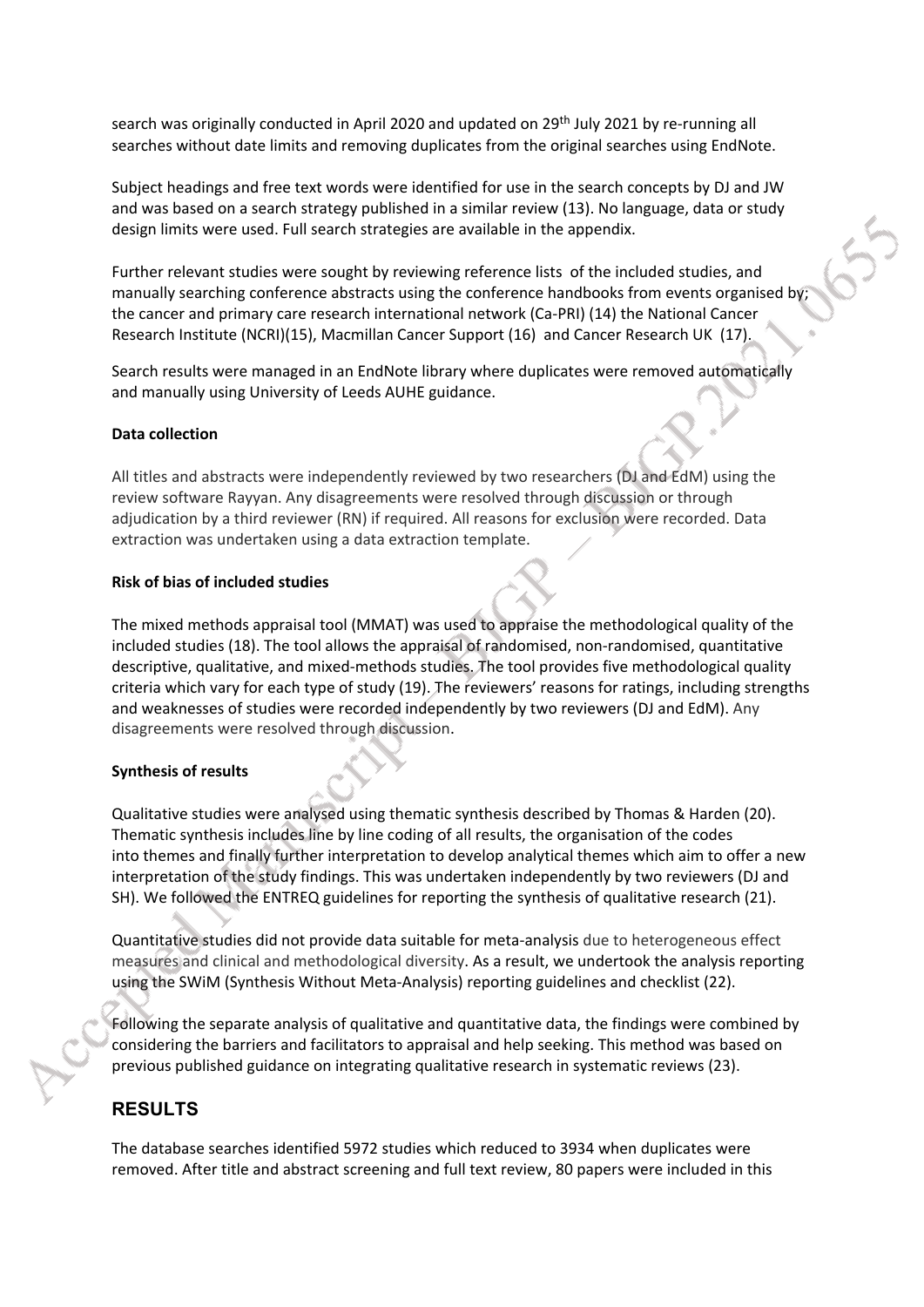review including 324995 participants (figure 1). Studies ranged in size from 10 to 65192 participants. Forty-six papers included quantitative data (24-69) and 31 provided qualitative data (70-100), three were mixed methods studies and provided both qualitative and quantitative data (101-103). Study settings were UK, Australia, Denmark, Estonia, France, Germany, Holland, Malaysia, South Africa, Spain, Sweden, Trinidad and Tobago and USA. There were no clear differences in the appraisal or help seeking of older adults by country and whilst most of the included countries have a GP gatekeeper health care system, no system factors were highlighted in the studies. A variety of cancers were studied including "any cancer", colorectal, brain, breast, lung, prostate, lymphoma, ovarian, upper gastrointestinal, bladder, cervical, leukaemia, gastric, myeloma, head and neck, melanoma, pancreatic and penile. Overall, the quality of studies was judged to be high with an average MMAT across the 80 included studies of 4.6 out of a maximum possible score of 5.0. See figure 2 for a summary of the results and supplementary tables 1-3 for details on the included studies.

#### **Appraisal interval**

This review included 45 studies which considered the association between age, the appraisal of cancer symptoms and the length of the appraisal interval, as defined by the model of pathways to treatment. Seventeen studies provided quantitative data. Nine studies found that increasing age was associated with prolonged symptom appraisal (24, 26, 28, 33, 40, 45, 48, 64, 102), four studies found no association between age and symptom appraisal (27, 41, 43, 46) and only two found that increasing age was associated with shorter symptom appraisal (29, 35). Two studies had mixed findings, highlighting factors which both shortened and prolonged the appraisal interval (38, 39). These data are summarised in supplementary table 1.

Analysis of the 28 qualitative studies (70-94, 99, 101, 102) highlighted three themes affecting patients' appraisal of possible cancer symptoms:

- symptom awareness,
- symptoms interpreted as old age,
- symptoms interpreted as being caused by co-morbidities.

The studies suggested that older adults were less aware of potential cancer symptoms resulting in patients not perceiving a need to present to a HCP. When a bodily change was detected, there were examples of patients explaining symptoms as part of the ageing process and as such did not perceive the bodily change as a reason to visit a HCP. Similarly, older adults with existing comorbidities tended to explain new bodily changes as being part of their existing medical problems, or as side effects of medication. This interpretation or normalisation of cancer symptoms resulted in patients not perceiving a need to consult with a HCP, and delaying diagnosis. Table 1 shows the themes from the qualitative analysis and illustrative quotes supporting these findings.

#### **Help seeking interval**

This review included 48 studies which considered the association between age and help seeking for cancer symptoms. Eighteen studies provided quantitative data. The majority of these studies suggest an association between increasing age and a shorter help seeking interval. Ten studies found that increasing age was associated with shorter help seeking interval (43, 48, 52, 56, 60, 62, 67-69, 103), five studies found no association between age and help seeking (50, 51, 55, 66, 101) and only one found that increasing age was associated with a prolonged help seeking interval (59). Two studies had mixed findings highlighting multiple factors which could both shorten and prolong the help seeking interval. For example one study found older adults were statistically less likely to want to know they had cancer (which may delay help-seeking), but were also less likely to be 'put off' by perceived barriers to help-seeking (which may shorten help-seeking). (58, 64). These data are summarised in supplementary table 2.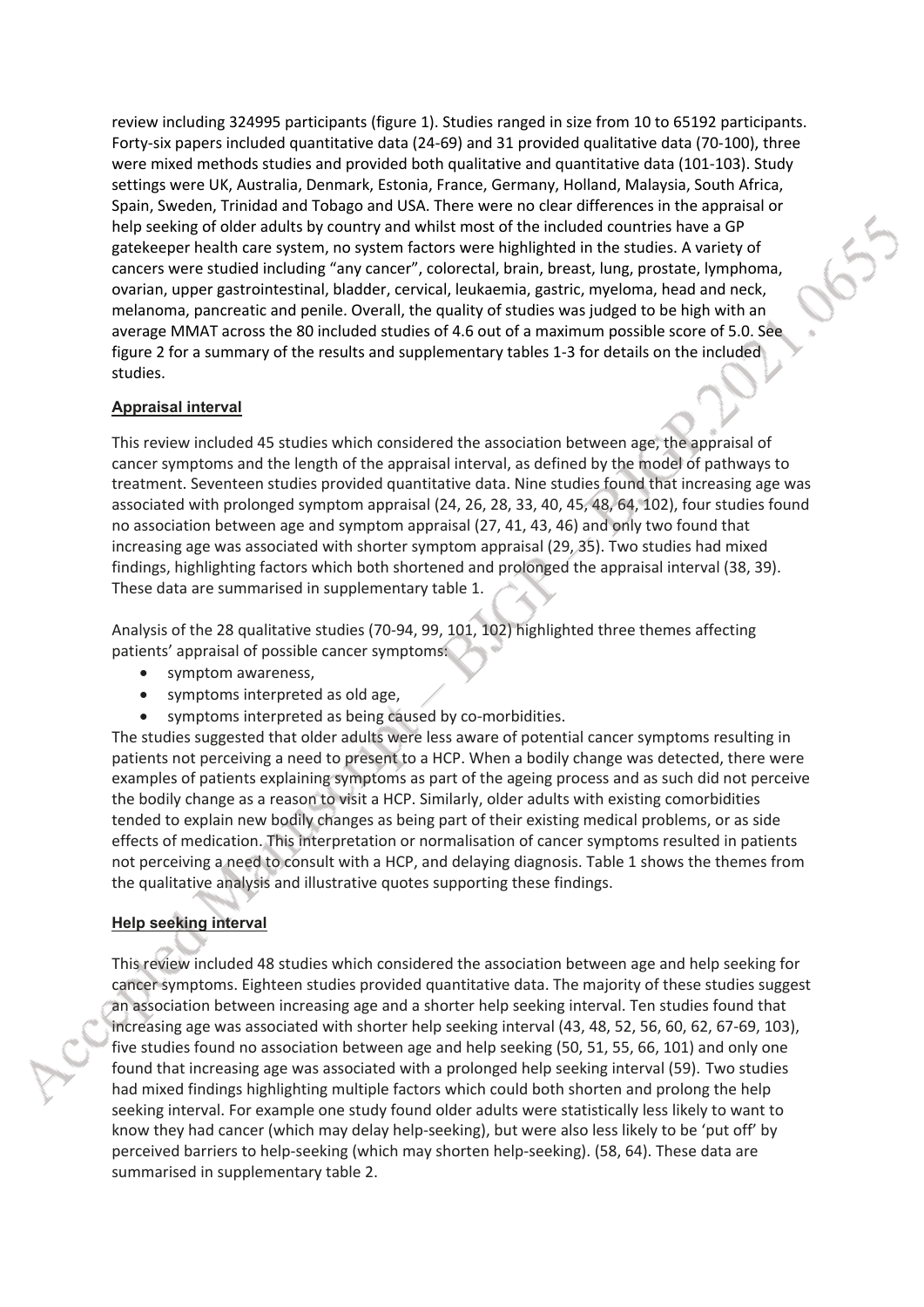Four quantitative studies (59, 60, 62, 64) and 30 qualitative studies (70-91, 95-101, 103) considered barriers to help seeking for cancer symptoms among older adults. The studies highlighted and investigated several barriers to help seeking which are listed below;

- the influence of family, carers and friends, e.g. older adults being encouraged to seek help by family or carers.
- competing priorities (e.g. caring for unwell or frail spouses ,
- fear (e.g. fear of a cancer diagnosis or of investigations),
- embarrassment (e.g. intimate examinations with doctors who are likely to be younger than them),
- fatalism (a believe that life's events are predetermined),
- co-morbidities (co-morbidities which tend to increase with advancing age),
- a desire to avoid doctors,
- a perceived need to not waste doctors time,
- self-management of symptoms (e.g. trying 'over the counter' or alternative treatments prior to visiting the GP).

These themes and supporting illustrative quotes are presented in table 2.

#### **The patient interval**

A further 16 studies considered the association between increasing age and both appraisal and help seeking intervals combined, this is known as the patient interval. These studies do not suggest an association between increasing age and the patient interval. Seven studies found that increasing age was associated with a shorter patient interval (32, 36, 37, 42, 44, 63, 90), five found increasing age had no effect on the patient interval (25, 30, 31, 47, 49) and four studies suggested patient age was associated with a longer patient interval (26, 34, 54, 61). These data are summarised in supplementary table 3.

#### **DISCUSSION**

#### **Summary**

Cancer is a disease of older adults with over half of new cancer diagnoses occurring in those over 70. Decisions on the recognition and referral of cancer in older adults are difficult, with factors such as frailty and co-morbidities meaning that management options are often limited. However, delayed presentation to primary care is likely to reduce the chance of curative treatment still further. If cancer symptoms are not recognised and help not sought, we will increasingly miss a large burden of potentially curable disease. As a result this review has considered the effect of age on the presentation to primary care and the factors which affect this. It is the first systematic review to investigate the association between increasing age and the appraisal and help seeking of cancer symptoms. The findings of the review suggest an association between increasing age and a prolonged appraisal interval. As a result, the time from first noticing a bodily change to perceiving a need to seek help may be longer in older adults. In contrast, the review suggests an association between increasing age and a shortened help seeking interval, with most studies suggesting older adults were more likely to seek help promptly when they detected symptoms which they perceived could be cancer. Despite this, the evidence highlighted several factors specific to older adults which could potentially delay help-seeking. Overall increasing age showed no association with the length of the patient interval.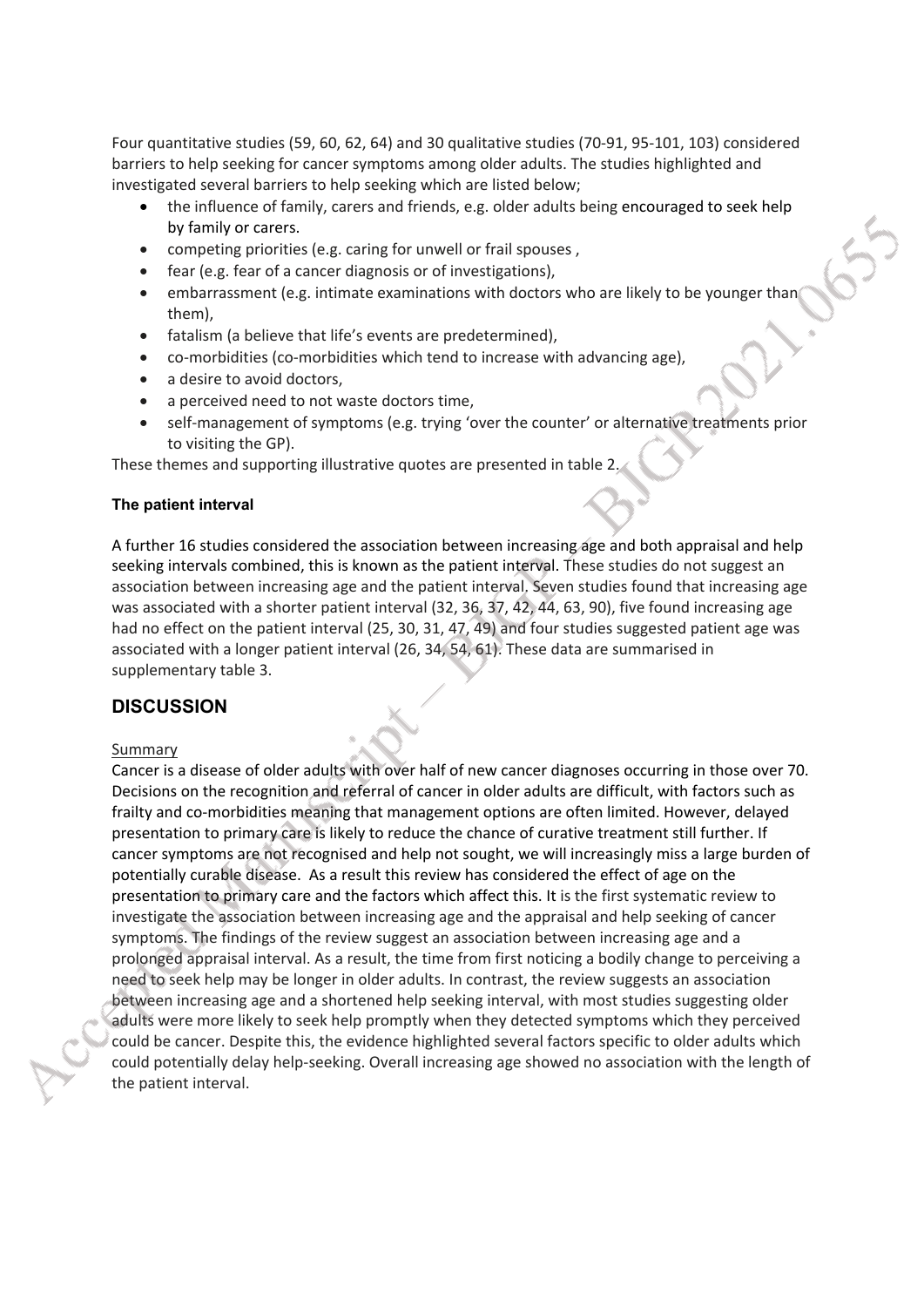#### Strengths and limitations

This systematic review includes 80 studies of good methodological quality and has been conducted in accordance with best practice guidelines. Studies were included from a variety of countries and investigated a wide range of cancer types using both qualitative and quantitative methods.

However, this study has some limitations. Firstly, the heterogeneity of included studies precluded meta-analysis of quantitative data. Secondly, due to the observational nature of some of the included studies, it is unclear whether there is a causative link between older age and the factors highlighted. Finally, whilst all that data analysed was from those aged 65 and over, there was little comparison between younger and older adults. As a result, some of the factors identified may not be specific to older adults and may be equally relevant to a younger patient group. All patients may, for example, have competing priorities and may suffer from emotions such as fear and embarrassment. It is possible that there are differences in the competing priorities and emotions of older adults such as perhaps being more likely to have dependant partners. These differences would not be possible to identify without further work to compare findings in older and younger adults.

Whilst many of the included studies were clearly investigating appraisal or help-seeking intervals, there were studies in which it was more difficult to disentangle the two intervals. This is challenging and a recognised methodological issue when exploring the pathway to cancer diagnosis.

#### Comparison with literature

This review suggests an association between increasing age and prolonged symptom appraisal. The qualitative studies in this review suggested that a lack of cancer knowledge and normalising symptoms may contribute to this. Earlier studies support this finding, suggesting that older adults have lower cancer awareness measure scores (104) and lower health literacy (105).

Factors affecting help seeking in this review were also highlighted in other studies. In one review older adults cited family and carer difficulties (106) as a barrier to seeking help for symptoms of dementia. A review on the impact of co-morbidities on cancer diagnosis found that co-morbidities could be associated with both prolonged and shortened time to diagnosis (107), supporting the finding of this review. Fear was a prominent theme in a review considering help seeking for cancer symptoms in all age groups (108). A systematic review considering the risk factors for delayed presentation of cancers found evidence of delay in older patients with breast cancer and reported that fear of cancer contributed to this delayed presentation (5).

Studies have considered factors affecting appraisal and help seeking in the general population. One study found that symptom knowledge and correct symptom interpretation improved the appraisal interval in the general population, supporting the findings of this study (109). Whitaker et al reported similar factors to this review, in their study on adults aged fifty and over but also report others such as lack of confidence in the health care system and the importance of 'instinct' or gut feeling which we did not find in this review (6).

#### Implications for policy and practice

This review suggests that increasing age is associated with prolonged appraisal of cancer symptoms and a shortened time to seek help. Symptom appraisal in older adults is complex, with multiple issues such as a possible lack of awareness of cancer symptoms, the attribution of symptoms to ageing, and the presence of other co-morbidities. Further research needs to investigate the best approaches to improve symptom appraisal in older adults. It is possible, that cancer awareness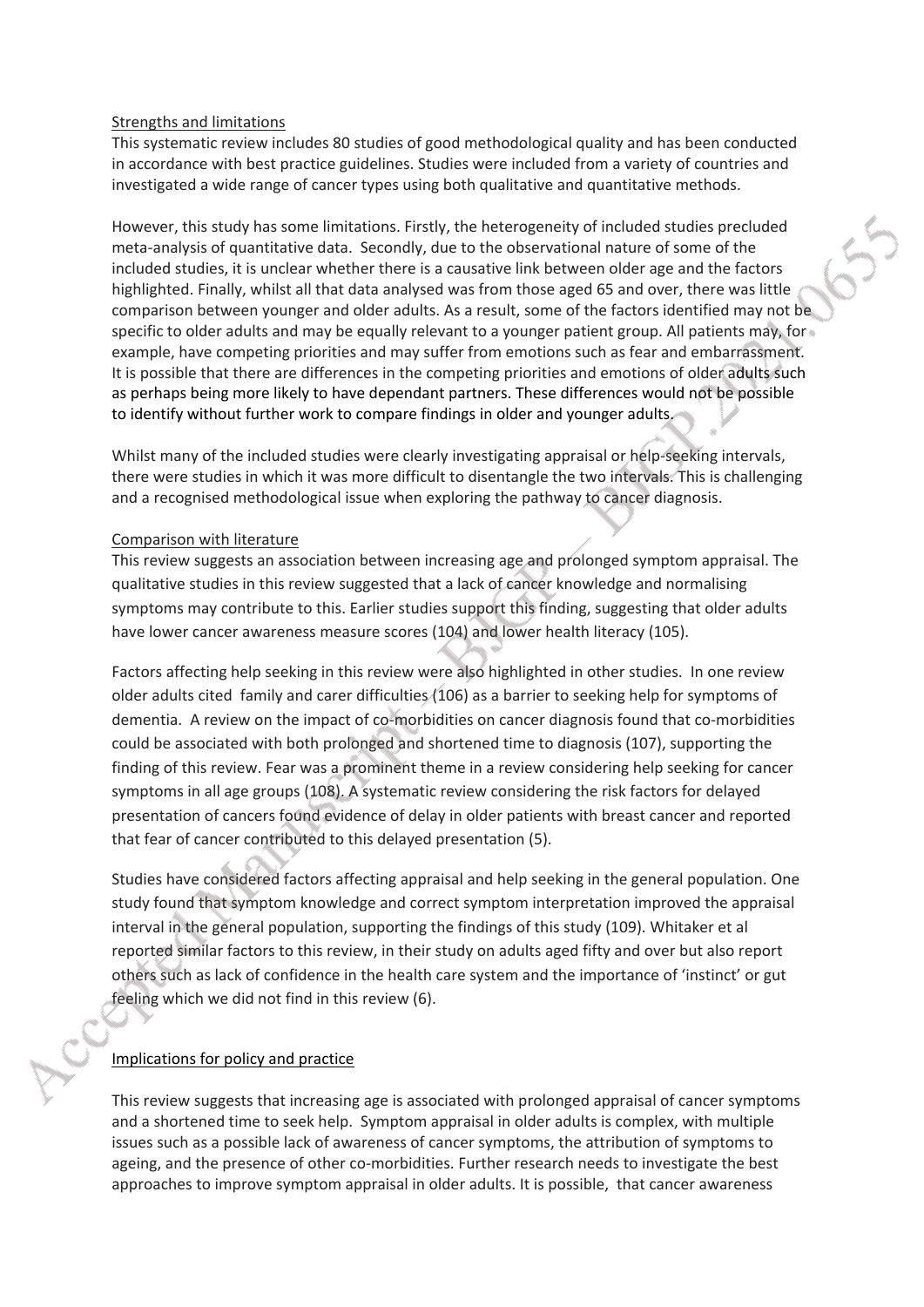campaigns, such as the UK's "Be Clear on Cancer" (110) and the US Centre for Disease Control's "Inside Knowledge" (111), may improve awareness, however subsequent cancer awareness campaigns should be designed to ensure they reach an older population, through more targeted advertising or through other means such as cancer champions in elderly care day centres or care homes. The challenge of distinguishing symptoms which may be due to cancer from normal signs of ageing and symptoms of co-morbidities is complex and difficult. In primary care, older adults are more likely to have contact with primary care due to the higher burden of co-morbidities in this population. It is possible that annual reviews of other chronic conditions may allow an opportunity for HCPs and patients to recognise and discuss cancer symptoms. Posters or literature in waiting rooms could also support older adults to recognise cancer symptoms. When patients are diagnosed with chronic conditions there is an opportunity to discuss and advise patients about expected symptoms and their duration and symptoms which should prompt concern."

Whilst increasing age was possibly associated with a shortened help seeking interval, this review highlighted potential barriers to help seeking in older adults. Future research could be targeted at interventions to reduce the impact of these barriers. Healthcare practitioners and policy makers may be able to implement changes to encourage patients with cancer symptoms to present promptly. For example, this review found that a dislike of visiting GPs and a fear of wasting doctors' time may delay help seeking. Local or national campaigns could seek to legitimise help seeking in older adults. This may include public health information that symptoms should not be normalised or attributed to age, on the expected time course or length of symptoms and the need to return if symptoms persist. In light of the COVID-19 pandemic and the changes this has made to general practice, public information targeted to older adults on the safety of attending general practice, the availability of GPs and how best to access care may be helpful. The management of fatalistic attitudes is difficult, but incorporating information about the curability of early-stage cancers in public education campaigns may improve help seeking (59)**.** Whilst self-management is encouraged by policy makers, the review suggested an unintended consequence of this self-management may be delayed presentation with symptoms. Pharmacists and dispensaries could be well placed to recognise potentially harmful self-management of certain red flag symptoms (such as the use of antacid medication for dyspepsia) and are encouraged to promote help seeking, however there are no formal referral pathways for community pharmacists to refer patients to primary care or any mechanism for them to ensure help seeking has taken place (112). Further research is needed and future public health self-management messages may need to take this into account, especially in older adults with potentially red flag symptoms. Finally, the role of family and carers was highlighted in this review, increasing social isolation in the elderly is well documented, but the effect of this on cancer diagnosis is unknown and is a key area of future research.

With increasing age comes an increasing risk of other factors such as frailty syndromes, comorbidities and cognitive impairment which may confound the results of this review. It is possible that these factors may play a significant role in the appraisal and help seeking of cancer symptoms and are as, or more important than age alone. Future research should try to disentangle this, and explore the effect that co-morbidities, frailty and cognitive impairment have on cancer diagnosis.

#### **Funding**

This research is linked to the CanTest Collaborative, which is funded by Cancer Research UK (reference: C8640/A23385), of which Richard Neal is an associate directors and Erica Di Martino, Stephen H Bradley, and Cristina Renzi are research fellows.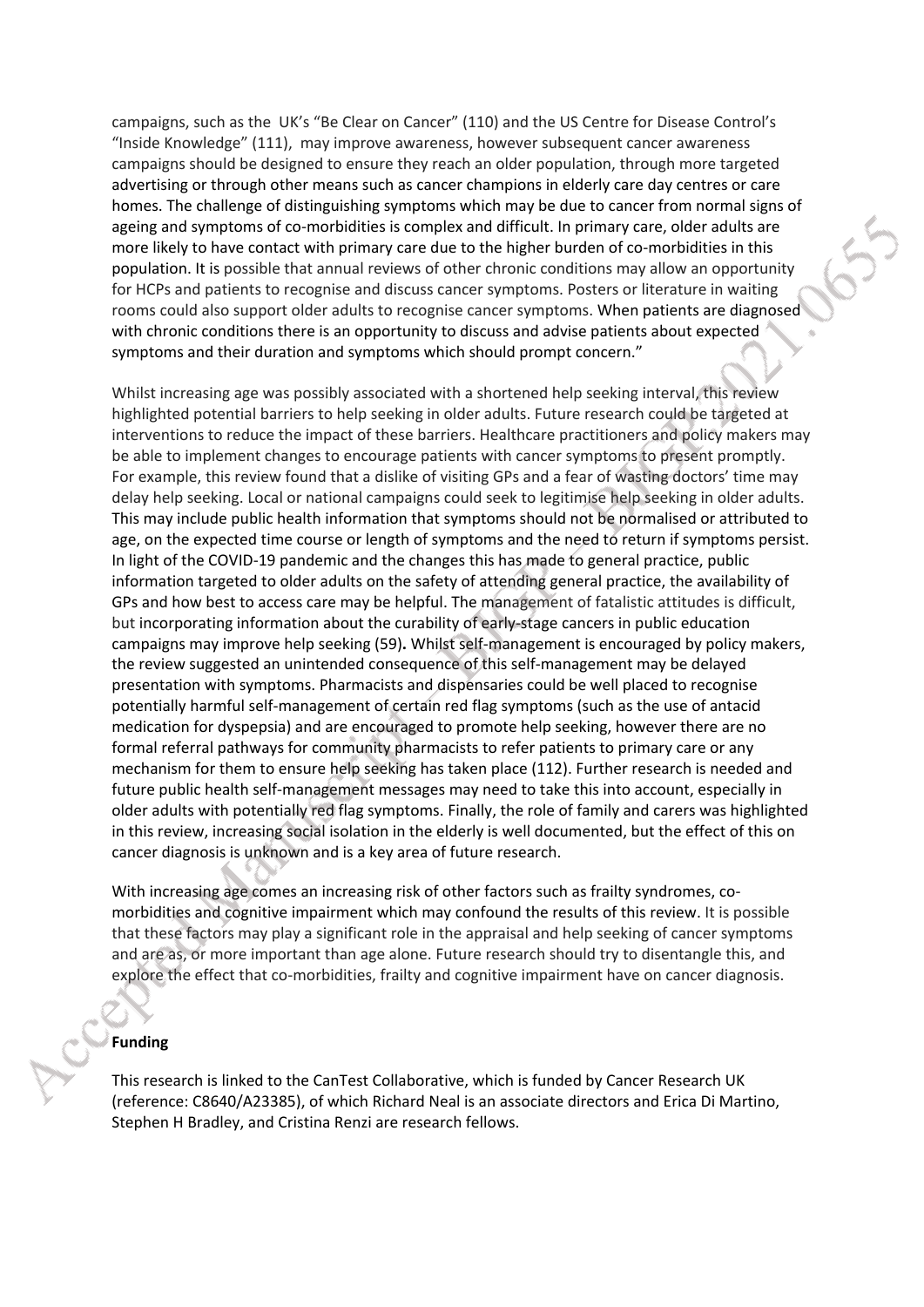#### **Ethical approval**

Not applicable.

#### **Data**

The full search strategy and all data are available in the supplementary material.

#### **Provenance**

Freely submitted; externally peer reviewed.

#### **Competing interests**

The authors have declared no competing interests.

#### **References**

1. GBD 2019 Diseases and Injuries Collaborators. Global burden of 369 diseases and injuries in 204 countries and territories, 1990-2019: a systematic analysis for the Global Burden of Disease Study 2019. Lancet. 2020;396(10258):1204-22.

Librication

2. Cancer research UK. Cancer Statistics for the UK 2020 [Available from:

h<ttps://www.cancerresearchuk.org/health-professional/cancer-statistics-for-the-uk.>

3. Neal RD, Tharmanathan P, France B, Din NU, Cotton S, Fallon-Ferguson J, et al. Is increased time to diagnosis and treatment in symptomatic cancer associated with poorer outcomes? Systematic review. Brit J Cancer. 2015;112(S1):S92-S107.

4. Mendonca SC, Abel GA, Saunders CL, Wardle J, Lyratzopoulos G. Pre-referral general practitioner consultations and subsequent experience of cancer care: evidence from the English Cancer Patient Experience Survey. Eur J Cancer Care. 2016;25(3):478-90.

5. Macleod U, Mitchell ED, Burgess C, Macdonald S, Ramirez AJ. Risk factors for delayed presentation and referral of symptomatic cancer: evidence for common cancers. Br J Cancer. 2009;101 Suppl 2:S92-S101.

6. Whitaker KL, Macleod U, Winstanley K, Scott SE, Wardle J. Help seeking for cancer 'alarm' symptoms: a qualitative interview study of primary care patients in the UK. Brit J Gen Pract. 2015;65(631):e96-e105.

7. Renzi C, Lyratzopoulos G. Comorbidity and the diagnosis of symptomatic-but-as-yetundiagnosed cancer. Brit J Gen Pract. 2020;70(698):e598-e9.

8. Chicoulaa B, Balardy L, Stillmunkes A, Mourey L, Oustric S, Rouge Bugat ME. French general practitioners' sense of isolation in the management of elderly cancer patients. Fam Pract. 2016;33(5):551-6.

9. Page MJ, McKenzie JE, Bossuyt PM, Boutron I, Hoffmann TC, Mulrow CD, et al. The PRISMA 2020 statement: an updated guideline for reporting systematic reviews. Bmj. 2021.

10. World Health Organisation. Proposed working definition of an older person in Africa for the MDS Project. 2002.

11. Weller D, Vedsted P, Rubin G, Walter FM, Emery J, Scott S, et al. The Aarhus statement: improving design and reporting of studies on early cancer diagnosis. Br J Cancer. 2012;106(7):1262- 7.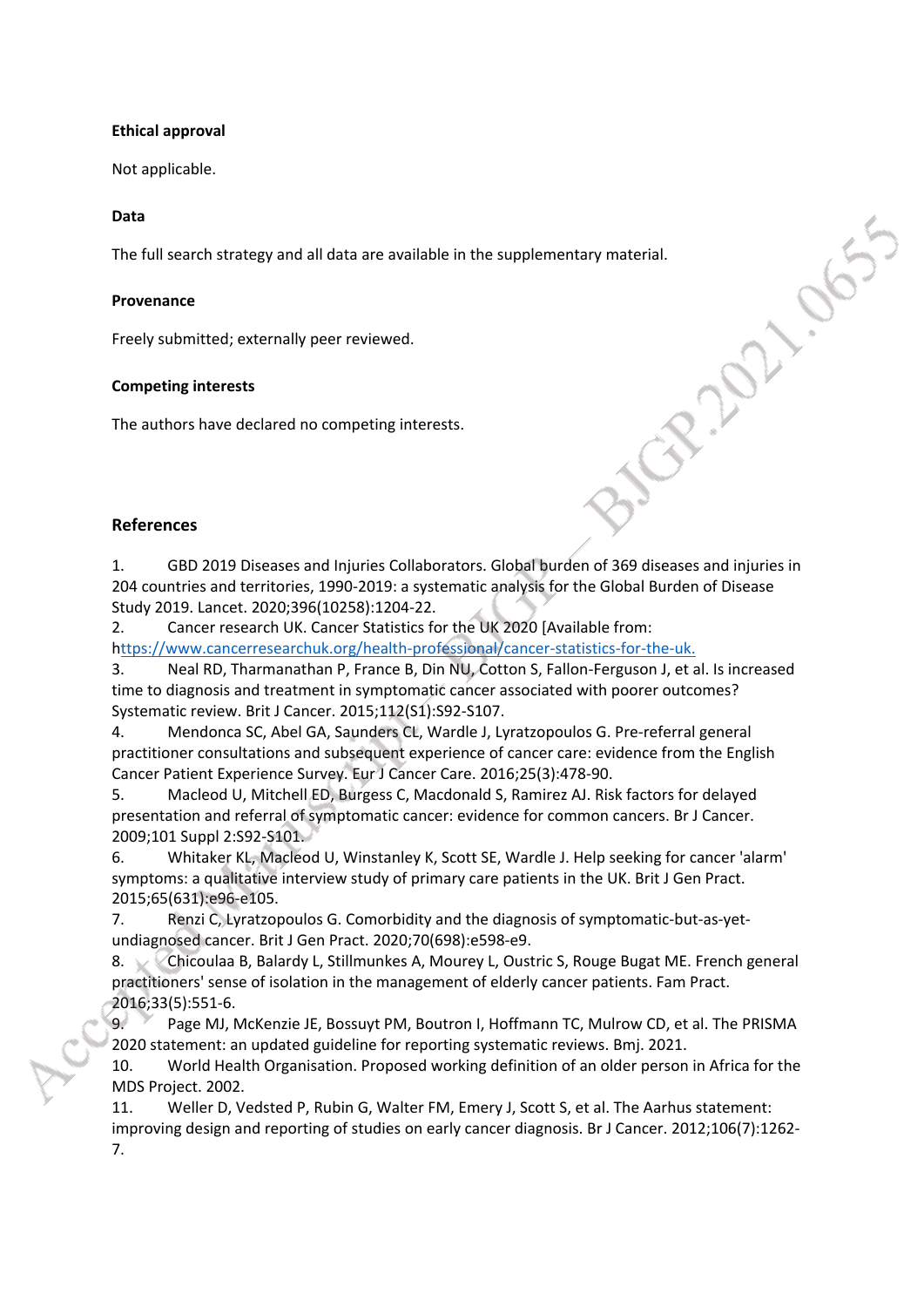12. NICE. Suspected cancer: recognition and referral. London; 2015. Available from: https://www.nice.org.uk/guidance/ng12

13. Puts MT, Tapscott B, Fitch M, Howell D, Monette J, Wan-Chow-Wah D, et al. A systematic review of factors influencing older adults' decision to accept or decline cancer treatment. Cancer Treat Rev. 2015;41(2):197-215.

14. Cancer and primary care research international network. Cancer and primary care research international network conferences Edinburgh2021 [Available from:

h<ttps://www.ed.ac.uk/usher/cancer-primary-care-research-international-network/conferences.> 15. National Cancer Research Institute. National Cancer Research Institute Cancer Conference London2021 [Available from: h<ttps://conference.ncri.org.uk/.>

16. Macmillan Cancer Support. Evidence and Insight London2021 [Available from: h<ttps://www.macmillan.org.uk/about-us/what-we-do/evidence/events#275304.>

17. Cancer Research UK. Early diagnosis research conferences London2021 [Available from: [https://www.cancerresearchuk.org/health-professional/diagnosis/early-diagnosis-initiative/early](https://www.cancerresearchuk.org/health-professional/diagnosis/early-diagnosis-initiative/early-diagnosis-research-conferences)[diagnosis-research-conferences](https://www.cancerresearchuk.org/health-professional/diagnosis/early-diagnosis-initiative/early-diagnosis-research-conferences).

18. Hong QN, Gonzalez-Reyes A, Pluye P. Improving the usefulness of a tool for appraising the quality of qualitative, quantitative and mixed methods studies, the Mixed Methods Appraisal Tool (MMAT). J Eval Clin Pract. 2018;24(3):459-67.

19. Hong QN, Pluye P, Fabregues S, Bartlett G, Boardman F, Cargo M, et al. Improving the content validity of the mixed methods appraisal tool: a modified e-Delphi study. J Clin Epidemiol. 2019;111:49-59 e1.

20. Thomas J, Harden A. Methods for the thematic synthesis of qualitative research in systematic reviews. BMC Med Res Methodol. 2008;8:45.

21. Tong A, Flemming K, McInnes E, Oliver S, Craig J. Enhancing transparency in reporting the synthesis of qualitative research: ENTREQ. BMC Med Res Methodol. 2012;12:181.

22. Campbell M, McKenzie JE, Sowden A, Katikireddi SV, Brennan SE, Ellis S, et al. Synthesis without meta-analysis (SWiM) in systematic reviews: reporting guideline. BMJ. 2020;368:l6890.

23. Thomas J, Harden A, Oakley A, Oliver S, Sutcliffe K, Rees R, et al. Integrating qualitative research with trials in systematic reviews. Bmj. 2004;328(7446):1010-2.

24. Adelstein BA, Macaskill P, Turner RM, Irwig L. Patients who take their symptoms less seriously are more likely to have colorectal cancer. BMC Gastroenterol. 2012;12:130.

25. Allgar VL, Oliver SE, Chen H, Oviasu O, Johnson MJ, Macleod U. Time intervals from first symptom to diagnosis for head and neck cancers: An analysis of linked patient reports and medical records from the UK. Cancer Epidemiol. 2019;59:37-45.

26. Arndt V, Sturmer T, Stegmaier C, Ziegler H, Dhom G, Brenner H. Patient delay and stage of diagnosis among breast cancer patients in Germany -- a population based study. Br J Cancer. 2002;86(7):1034-40.

27. Arnold-Reed DE, Hince DA, Bulsara MK, Ngo H, Eaton M, Wright AR, et al. Knowledge and attitudes of men about prostate cancer. Med J Aust. 2008;189(6):312-4.

28. Brain KE, Smits S, Simon AE, Forbes LJ, Roberts C, Robbe IJ, et al. Ovarian cancer symptom awareness and anticipated delayed presentation in a population sample. BMC Cancer. 2014;14:171. 29. Brunswick N, Wardle J, Jarvis MJ. Public awareness of warning signs for cancer in Britain. Cancer Causes Control. 2001;12(1):33-7.

30. Esteva M, Leiva A, Ramos M, Pita-Fernandez S, Gonzalez-Lujan L, Casamitjana M, et al. Factors related with symptom duration until diagnosis and treatment of symptomatic colorectal cancer. BMC Cancer. 2013;13:87.

31. Forbes LJ, Warburton F, Richards MA, Ramirez AJ. Risk factors for delay in symptomatic presentation: a survey of cancer patients. Br J Cancer. 2014;111(3):581-8.

32. Hansen RP, Olesen F, Sorensen HT, Sokolowski I, Sondergaard J. Socioeconomic patient characteristics predict delay in cancer diagnosis: a Danish cohort study. BMC Health Serv Res. 2008;8:49.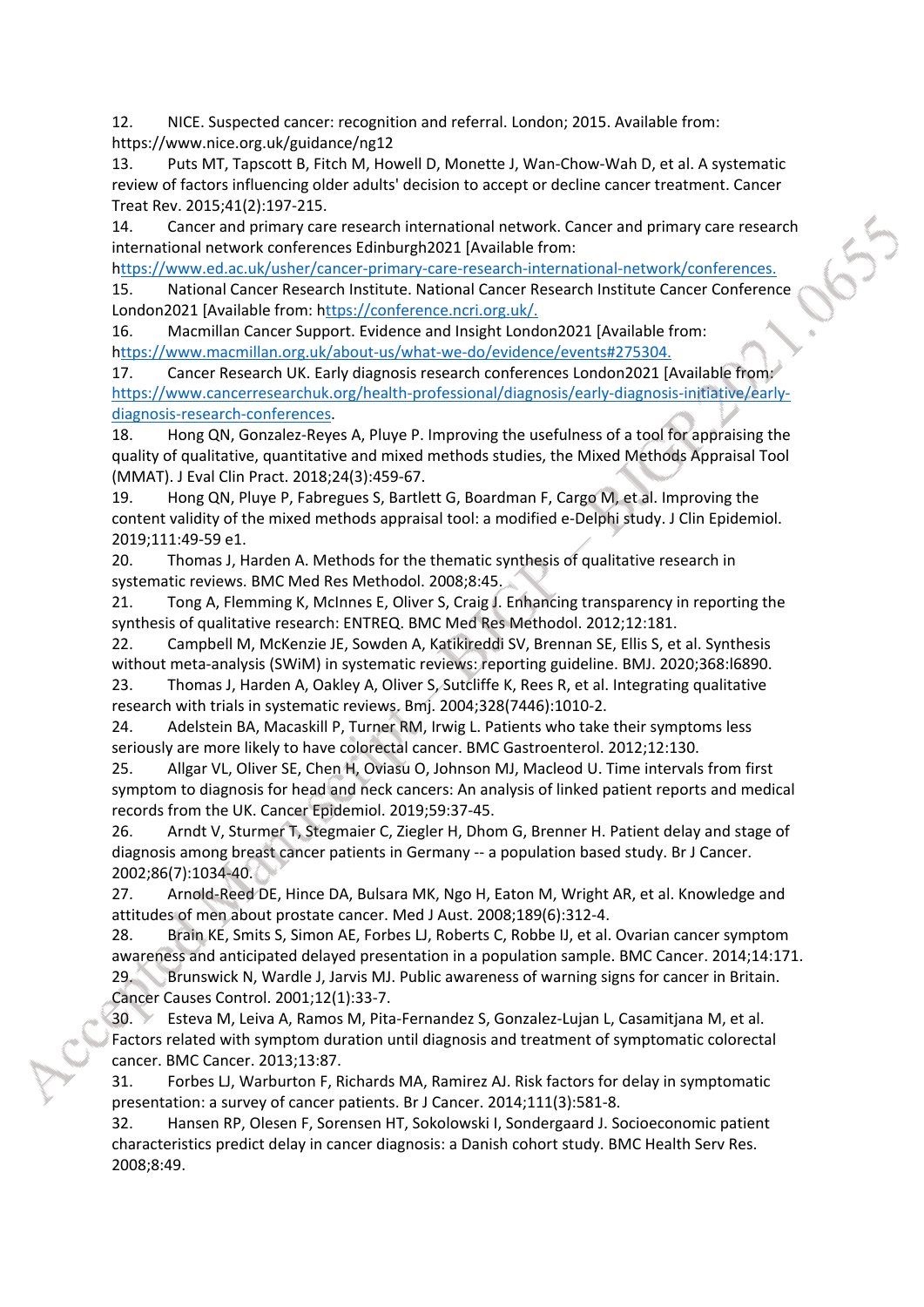33. Hvidberg L, Pedersen AF, Wulff CN, Vedsted P. Cancer awareness and socio-economic position: results from a population-based study in Denmark. BMC Cancer. 2014;14:13.

34. Innos K, Padrik P, Valvere V, Eelma E, Kutner R, Lehtsaar J, et al. Identifying women at risk for delayed presentation of breast cancer: a cross-sectional study in Estonia. BMC Public Health. 2013;13:947.

35. Jensen LF, Hvidberg L, Pedersen AF, Vedsted P. Symptom attributions in patients with colorectal cancer. BMC Fam Pract. 2015;16:115.

36. Keeble S, Abel GA, Saunders CL, McPhail S, Walter FM, Neal RD, et al. Variation in promptness of presentation among 10,297 patients subsequently diagnosed with one of 18 cancers: evidence from a National Audit of Cancer Diagnosis in Primary Care. Int J Cancer. 2014;135(5):1220- 8.

37. Korsgaard M, Pedersen L, Laurberg S. Delay of diagnosis and treatment of colorectal cancer- a population-based Danish study. Cancer Detect Prev. 2008;32(1):45-51.

38. Linsell L, Burgess CC, Ramirez AJ. Breast cancer awareness among older women. Br J Cancer. 2008;99(8):1221-5.

39. McCaffery K, Wardle J, Waller J. Knowledge, attitudes, and behavioral intentions in relation to the early detection of colorectal cancer in the United Kingdom. Prev Med. 2003;36(5):525-35.

40. Moffat J, Bentley A, Ironmonger L, Boughey A, Radford G, Duffy S. The impact of national cancer awareness campaigns for bowel and lung cancer symptoms on sociodemographic inequalities in immediate key symptom awareness and GP attendances. Br J Cancer. 2015;112 Suppl 1:S14-21.

41. Moser K, Patnick J, Beral V. Do women know that the risk of breast cancer increases with age? Brit J Gen Pract. 2007;57(538):404-6.

42. Neal RD, Allgar VL. Sociodemographic factors and delays in the diagnosis of six cancers: analysis of data from the "National Survey of NHS Patients: Cancer". Br J Cancer. 2005;92(11):1971- 5.

43. Rendle K, Quaife S, Suls J, Edwards H, Moser RP, Blake KD, et al. Cancer symptom recognition and anticipated delay in help-seeking in a population sample of U.S. adults. J Gen Int Med. 2016;1:S145.

44. Richard MA, Grob JJ, Avril MF, Delaunay M, Gouvernet J, Wolkenstein P, et al. Delays in diagnosis and melanoma prognosis (I): the role of patients. Int J Cancer. 2000;89(3):271-9.

45. Robb K, Stubbings S, Ramirez A, Macleod U, Austoker J, Waller J, et al. Public awareness of cancer in Britain: a population-based survey of adults. Brit J Cancer. 2009;101:S18-23.

46. Sarma EA, Rendle KA, Kobrin SC. Cancer symptom awareness in the US: Sociodemographic differences in a population-based survey of adults. Prev Med. 2020;132:106005.

47. Skeppner E, Andersson SO, Johansson JE, Windahl T. Initial symptoms and delay in patients with penile carcinoma. Scan J urol neph. 2012;46(5):319-25.

48. Sladden MJ, Hughes AM, Hirst GH, Ward JE. A community study of lower urinary tract symptoms in older men in Sydney, Australia. ANZ J Surg. 2000;70(5):322-8.

49. Van Hout AM, de Wit NJ, Rutten FH, Peeters PH. Determinants of patient's and doctor's delay in diagnosis and treatment of colorectal cancer. Eur J Gastroenterol Hepatol. 2011;23(11):1056-63.

50. Brouha XD, Tromp DM, Hordijk GJ, Winnubst JA, de Leeuw JR. Oral and pharyngeal cancer: analysis of patient delay at different tumor stages. Head Neck. 2005;27(11):939-45.

51. Davies H, Marcu A, Vedsted P, Whitaker KL. Is lower symptom recognition associated with socioeconomic inequalities in help-seeking for potential breast cancer symptoms? Psycho Oncol. 2018;27(2):626-32.

52. Elnegaard S, Pedersen AF, Sand Andersen R, Christensen RD, Jarbol DE. What triggers healthcare-seeking behaviour when experiencing a symptom? Results from a population-based survey. BJGP Open. 2017;1(2):bjgpopen17X100761.

53. Friese CR, Abel GA, Magazu LS, Neville BA, Richardson LC, Earle CC. Diagnostic delay and complications for older adults with multiple myeloma. Leuk Lymphoma. 2009;50(3):392-400.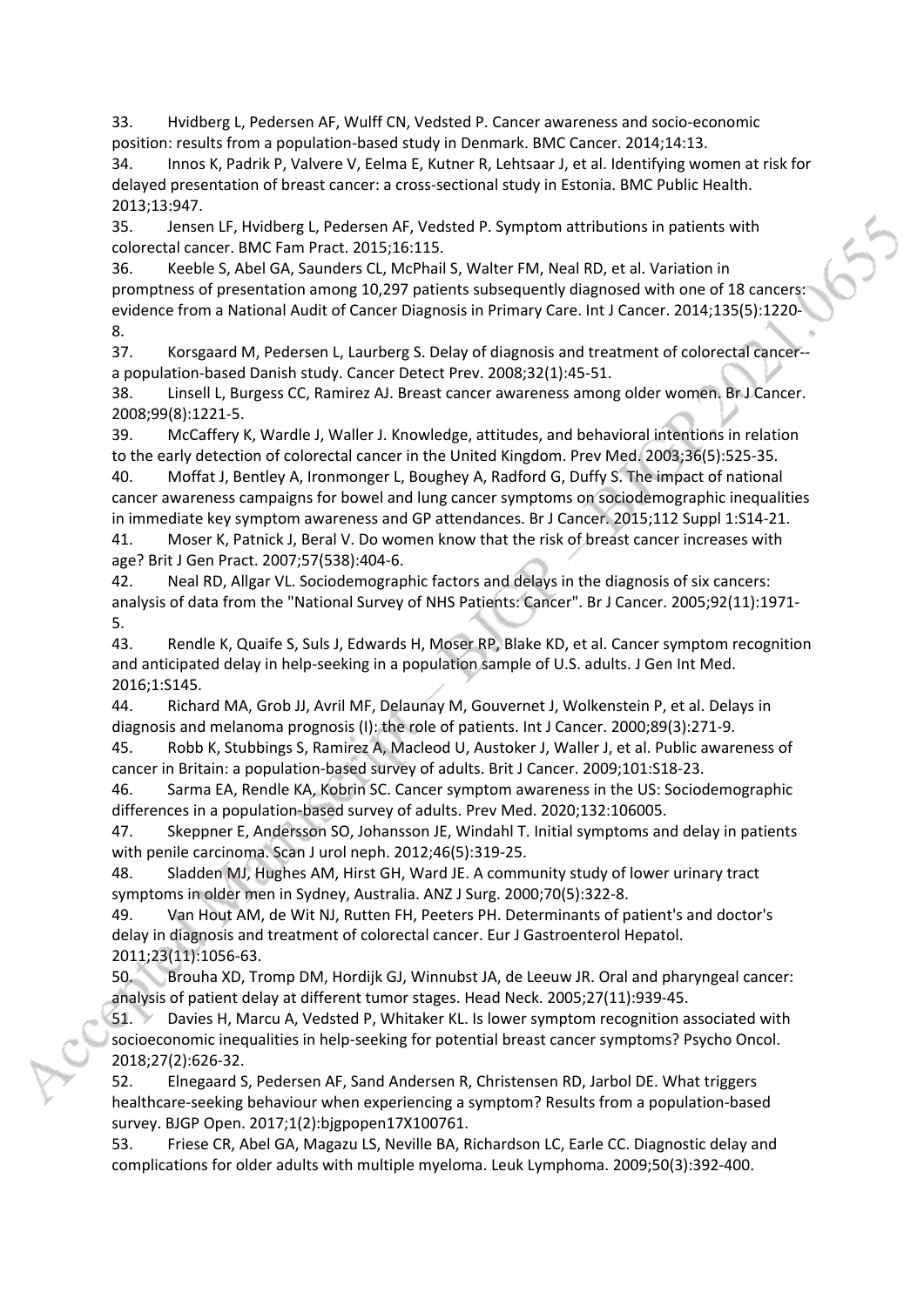54. Friese CR, Earle CC, Magazu LS, Brown JR, Neville BA, Hevelone ND, et al. Timeliness and quality of diagnostic care for medicare recipients with chronic lymphocytic leukemia. Cancer. 2011;117(7):1470-7.

55. Grunfeld EA, Hunter MS, Ramirez AJ, Richards MA. Perceptions of breast cancer across the lifespan. J Psychosom Res. 2003;54(2):141-6.

56. Hannaford PC, Thornton AJ, Murchie P, Whitaker KL, Adam R, Elliott AM. Patterns of symptoms possibly indicative of cancer and associated help-seeking behaviour in a large sample of United Kingdom residents-The USEFUL study. PLoS One. 2020;15(1):e0228033.

57. Howell DA, Smith AG, Jack A, Patmore R, Macleod U, Mironska E, et al. Time-to-diagnosis and symptoms of myeloma, lymphomas and leukaemias: A report from the Haematological malignancy Research Network. BMC Hematology. 2013;13(1):9.

58. Hvidberg L, Wulff CN, Pedersen AF, Vedsted P. Barriers to healthcare seeking, beliefs about cancer and the role of socio-economic position. A Danish population-based study. Prev Med. 2015;71:107-13.

59. Lyratzopoulos G, Liu MP-H, Abel GA, Wardle J, Keating NL. The Association between Fatalistic Beliefs and Late Stage at Diagnosis of Lung and Colorectal Cancer. Cancer Epidemiol. 2015;24(4):720-6.

60. Moffat J, Hinchliffe R, Ironmonger L, Osborne K. Identifying anticipated barriers to helpseeking to promote earlier diagnosis of cancer in Great Britain. Public Health. 2016;141:120-5.

61. Mikulin T, Hardcastle JD. Gastric cancer--delay in diagnosis and its causes. Eur J Cancer & Clin Oncol. 1987;23(11):1683-90.

62. Niksic M, Rachet B, Warburton FG, Forbes LJ. Ethnic differences in cancer symptom awareness and barriers to seeking medical help in England. Br J Cancer. 2016;115(1):136-44.

63. Pedersen AF, Forbes L, Brain K, Hvidberg L, Wulff CN, Lagerlund M, et al. Negative cancer beliefs, recognition of cancer symptoms and anticipated time to help-seeking: an international cancer benchmarking partnership (ICBP) study. BMC Cancer. 2018;18(1):363.

64. Quaife SL, Forbes LJ, Ramirez AJ, Brain KE, Donnelly C, Simon AE, et al. Recognition of cancer warning signs and anticipated delay in help-seeking in a population sample of adults in the UK. Br J Cancer. 2014;110(1):12-8.

65. Samet JM, Hunt WC, Lerchen ML, Goodwin JS. Delay in seeking care for cancer symptoms: a population-based study of elderly New Mexicans. J Nat Can Inst. 1988;80(6):432-8.

66. Sarma AV, Wallner L, Jacobsen SJ, Dunn RL, Wei JT. Health seeking behavior for lower urinary tract symptoms in black men. J Urol. 2008;180(1):227-32.

67. Sele LM, Elnegaard S, Balasubramaniam K, Sondergaard J, Jarbol DE. Lifestyle factors and contact to general practice with respiratory alarm symptoms-a population-based study. BMC Fam Pract. 2016;17:47.

68. Svendsen RP, Jarbol DE, Larsen PV, Stovring H, Hansen BL, Soendergaard J. Associations between health care seeking and socioeconomic and demographic determinants among people reporting alarm symptoms of cancer: a population-based cross-sectional study. Fam Pract. 2013;30(6):655-65.

69. Kaushal A, Waller J, von Wagner C, Kummer S, Whitaker K, Puri A, et al. The role of chronic conditions in influencing symptom attribution and anticipated help-seeking for potential lung cancer symptoms: a vignette-based study. BJGP Open. 2020;4(4).

70. Evans J, Chapple A, Salisbury H, Corrie P, Ziebland S. "It can't be very important because it comes and goes"—patients' accounts of intermittent symptoms preceding a pancreatic cancer diagnosis: a qualitative study: Table 1. BMJ Open. 2014;4(2).

71. Seibaek L, Petersen LK, Blaakaer J, Hounsgaard L. Symptom interpretation and health care seeking in ovarian cancer. BMC Women's Health. 2011;11:31.

72. Scott SE, Grunfeld EA, Auyeung V, McGurk M. Barriers and triggers to seeking help for potentially malignant oral symptoms: implications for interventions. J Public Health Dent. 2009;69(1):34-40.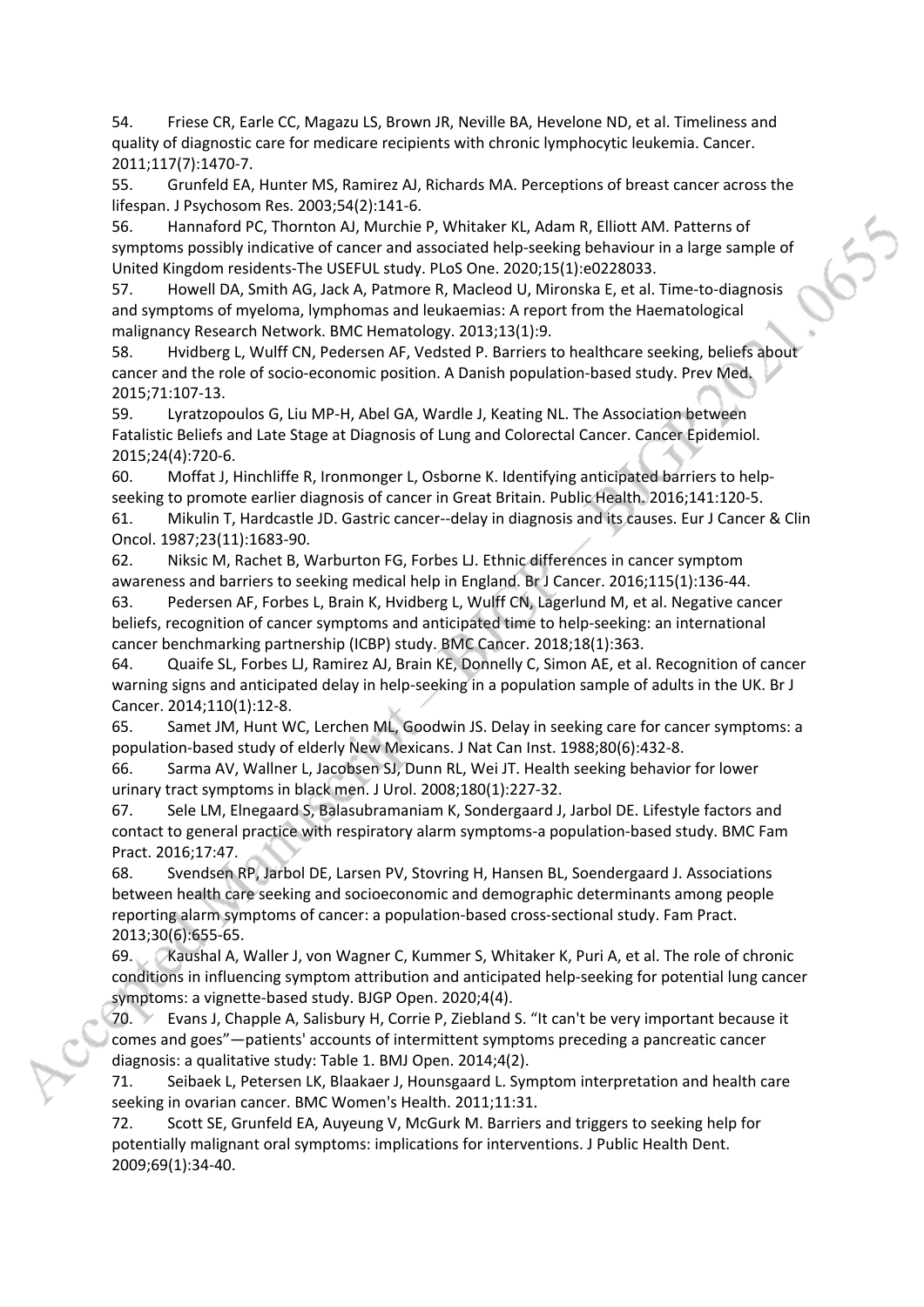73. Walter FM, Birt L, Cavers D, Scott S, Emery J, Burrows N, et al. 'This isn't what mine looked like': a qualitative study of symptom appraisal and help seeking in people recently diagnosed with melanoma. BMJ Open. 2014;4(7):e005566.

74. Topping A, Nkosana-Nyawata I, Heyman B. 'I am not someone who gets skin cancer': risk, time and malignant melanoma. Health Risk Soc. 2013;15(6):596-614.

75. Andersen RS, Paarup B, Vedsted P, Bro F, Soendergaard J. 'Containment' as an analytical framework for understanding patient delay: a qualitative study of cancer patients' symptom interpretation processes. Soc Sci Med. 2010;71(2):378-85.

76. McLachlan S, Mansell G, Sanders T, Yardley S, van der Windt D, Brindle L, et al. Symptom perceptions and help-seeking behaviour prior to lung and colorectal cancer diagnoses: A qualitative study. Fam Pract. 2015;32(5):568-77.

77. Birt L, Hall N, Emery J, Banks J, Mills K, Johnson M, et al. Responding to symptoms suggestive of lung cancer: A qualitative interview study. BMJ Open. 2014;1.

78. Rankin NM, York S, Stone E, Barnes D, McGregor D, Lai M, et al. Pathways to Lung Cancer Diagnosis: A Qualitative Study of Patients and General Practitioners about Diagnostic and Pretreatment Intervals. Ann Am Thorac Soc. 2017;14(5):742-53.

79. Hall N, Birt L, Banks J, Emery J, Mills K, Johnson M, et al. Symptom appraisal and healthcareseeking for symptoms suggestive of colorectal cancer: A qualitative study. BMJ Open. 2015;5(10).

80. Samuelsson KS, Egenvall M, Klarin I, Lokk J, Gunnarsson U, Iwarzon M. The older patient's experience of the healthcare chain and information when undergoing colorectal cancer surgery according to the enhanced recovery after surgery concept. J Clin Nurs. 2018;27(7-8):e1580-e8.

81. Oberoi DV, Jiwa M, McManus A, Parsons R. Do Men Know Which Lower Bowel Symptoms Warrant Medical Attention? A Web-Based Video Vignette Survey of Men in Western Australia. Am J Mens Health. 2016;10(6):474-86.

82. McCutchan G, Wood F, Smits S, Edwards A, Brain K. Barriers to cancer symptom presentation among people from low socioeconomic groups: a qualitative study. BMC Public Health. 2016;16(1):1052.

83. Tod AM, Craven J, Allmark P. Diagnostic delay in lung cancer: a qualitative study. J Adv Nurs. 2008;61(3):336-43.

84. Ramos M, Arranz M, Taltavull M, March S, Cabeza E, Esteva M. Factors triggering medical consultation for symptoms of colorectal cancer and perceptions surrounding diagnosis. Eur J Cancer Care. 2010;19(2):192-9.

85. van Schalkwyk SL, Maree JE, Wright SC. Cervical cancer: the route from signs and symptoms to treatment in South Africa. Reprod Health Matters. 2008;16(32):9-17.

86. Parsonage RK, Hiscock J, Law RJ, Neal RD. Patient perspectives on delays in diagnosis and treatment of cancer: a qualitative analysis of free-text data. Brit J Gen Pract. 2017;67(654):e49-e56. 87. Salander P, Bergenheim AT, Hamberg K, Henriksson R. Pathways from symptoms to medical

care: A descriptive study of symptom development and obstacles to early diagnosis in brain tumour patients. Fam Pract. 1999;16(2):143-8.

88. Broughton M, Bailey J, Linney J. How can experiences of patients and carers influence the clinical care of large bowel cancer? Eur J Cancer Care. 2004;13(4):318-27.

89. Leydon GM, Bynoe-Sutherland J, Coleman MP. The journey towards a cancer diagnosis: the experiences of people with cancer, their family and carers. Eur J Cancer Care. 2003;12(4):317-26.

90. Howell DA, Hart RI, Smith AG, Macleod U, Patmore R, Cook G, et al. Myeloma: Patient accounts of their pathways to diagnosis. PLoS ONE. 2018;13(4):e0194788.

91. Cunningham-Burley S, Allbutt H, Garraway WM, Lee AJ, Russell EB. Perceptions of urinary symptoms and health-care-seeking behaviour amongst men aged 40-79 years. Br J Gen Pract. 1996;46(407):349-52.

92. Kannan A, Kirkman M, Ruseckaite R, Evans SM. Prostate cancer awareness, case-finding, and early diagnosis: Interviews with undiagnosed men in Australia. PLoS One. 2019;14(3):e0211539.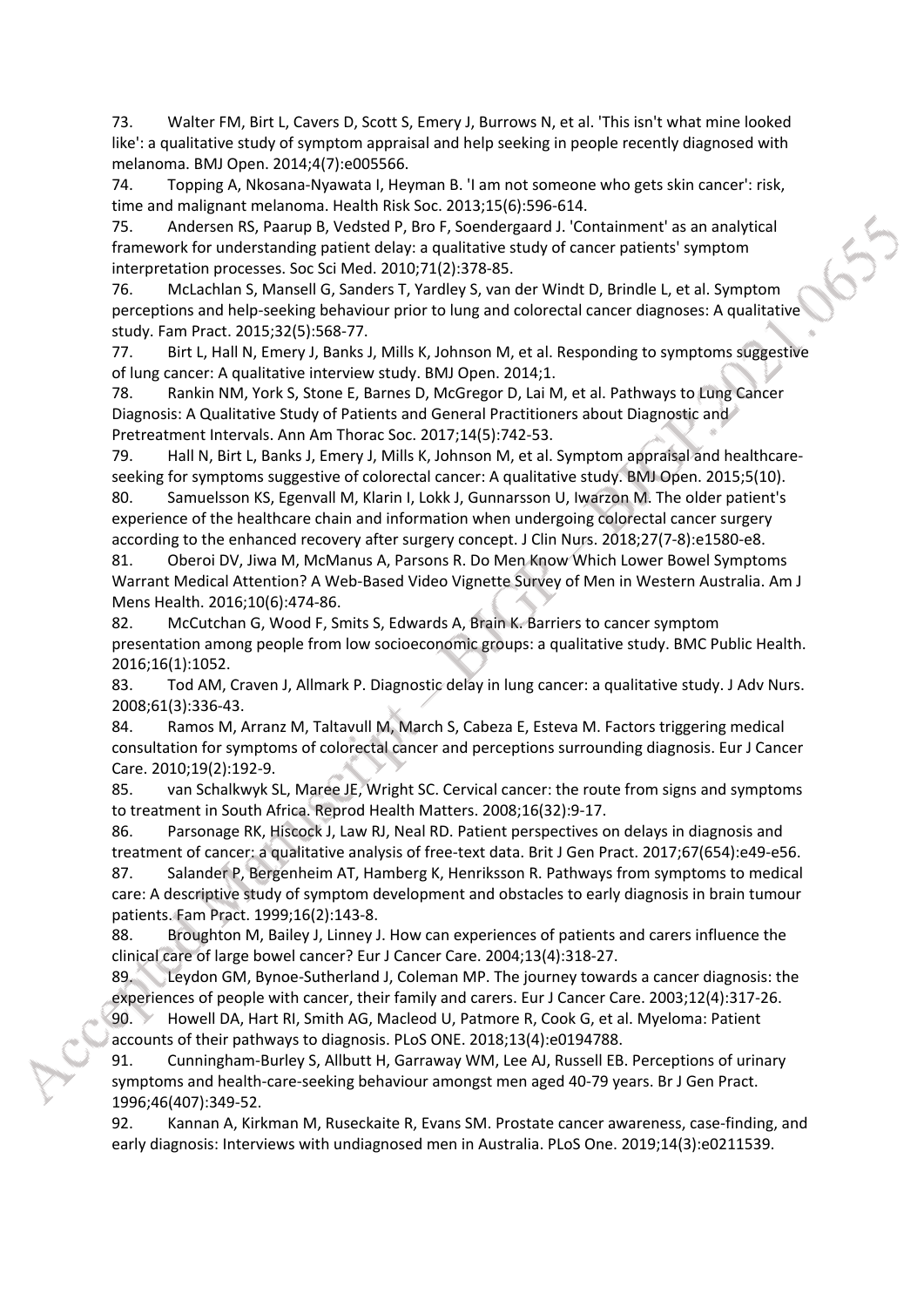93. King-Okoye M, Arber A, Faithfull S. Beliefs that contribute to delays in diagnosis of prostate cancer among Afro-Caribbean men in Trinidad and Tobago. Psycho Oncol. 2019;28(6):1321-7.

94. Taib NA, Yip CH, Low WY. Recognising symptoms of breast cancer as a reason for delayed presentation in Asian women--the psycho-socio-cultural model for breast symptom appraisal: opportunities for intervention. Asian Pac J Can Prev. 2011;12(6):1601-8.

95. Lammers HA, van Wijnhoven R, Teunissen TA, Harmsen S, Lagro-Janssen AL. Why do men suffering from LUTS seek primary medical care? A qualitative study. J Eval Clin Pract. 2015;21(5):931- 6.

96. Mitchell ED, Rubin G, Macleod U. Understanding diagnosis of lung cancer in primary care: qualitative synthesis of significant event audit reports. Br J Gen Pract. 2013;63(606):e37-46.

97. MacLean A, Hunt K, Smith S, Wyke S. Does gender matter? An analysis of men's and women's accounts of responding to symptoms of lung cancer. Soc Sci Med. 2017;191:134-42.

98. Tookey S, Renzi C, Waller J, von Wagner C, Whitaker KL. Using the candidacy framework to understand how doctor-patient interactions influence perceived eligibility to seek help for cancer alarm symptoms: a qualitative interview study. BMC Health Serv Res. 2018;18(1):937.

99. Renzi C, Whitaker KL, Winstanley K, Cromme S, Wardle J. Unintended consequences of an 'all-clear' diagnosis for potential cancer symptoms: a nested qualitative interview study with primary care patients. Brit J Gen Pract. 2016;66(644):e158-70.

100. Cromme SK, Whitaker KL, Winstanley K, Renzi C, Smith CF, Wardle J. Worrying about wasting GP time as a barrier to help-seeking: A community-based, qualitative study. Brit J Gen Pract. 2016;66(648):e474-e82.

101. Burgess CC, Potts HW, Hamed H, Bish AM, Hunter MS, Richards MA, et al. Why do older women delay presentation with breast cancer symptoms? Psycho Oncol. 2006;15(11):962-8. 102. Grunfeld EA, Ramirez AJ, Hunter MS, Richards MA. Women's knowledge and beliefs regarding breast cancer. Br J Cancer. 2002;86(9):1373-8.

103. Wagland R, Brindle L, Ewings S, James E, Moore M, Rivas C, et al. Promoting help-seeking in response to symptoms amongst primary care patients at high risk of lung cancer: A mixed method study. PLoS One. 2016;11(11).

104. Whitaker KL, Scott SE, Wardle J. Applying symptom appraisal models to understand sociodemographic differences in responses to possible cancer symptoms: a research agenda. Brit J Cancer. 2015;112(S1):S27-S34.

105. Wagner Cv, Knight K, Steptoe A, Wardle J. Functional health literacy and health-promoting behaviour in a national sample of British adults. J Epidemiol Commun H. 2007;61(12):1086-90. 106. Parker M, Barlow S, Hoe J, Aitken L. Persistent barriers and facilitators to seeking help for a dementia diagnosis: a systematic review of 30 years of the perspectives of carers and people with dementia. Int Psychogeriatr. 2020:1-24.

107. Renzi C, Kaushal A, Emery J, Hamilton W, Neal RD, Rachet B, et al. Comorbid chronic diseases and cancer diagnosis: disease-specific effects and underlying mechanisms. Nat Rev Clin Oncol. 2019;16(12):746-61.

108. Smith LK, Pope C, Botha JL. Patients' help-seeking experiences and delay in cancer presentation: a qualitative synthesis. The Lancet. 2005;366(9488):825-31.

109. Petrova D, Okan Y, Salamanca-Fernández E, Domínguez-López S, Sánchez M-J, Rodríguez-Barranco M. Psychological factors related to time to help-seeking for cancer symptoms: a metaanalysis across cancer sites. Health Psychology Review. 2019;14(2):245-68.

110. Lai J, Mak V, Bright CJ, Lyratzopoulos G, Elliss-Brookes L, Gildea C. Reviewing the impact of 11 national Be Clear on Cancer public awareness campaigns, England, 2012 to 2016: A synthesis of published evaluation results. Int J Cancer. 2020;148(5):1172-82.

111. Puckett M, Townsend J, Patterson JR, Shaw D, Wasilewski Y, Stewart SL. Using Inside Knowledge Campaign Materials to Improve Gynecologic Cancer Knowledge in Underserved Women. J Womens Health. 2019;28(9):1185-92.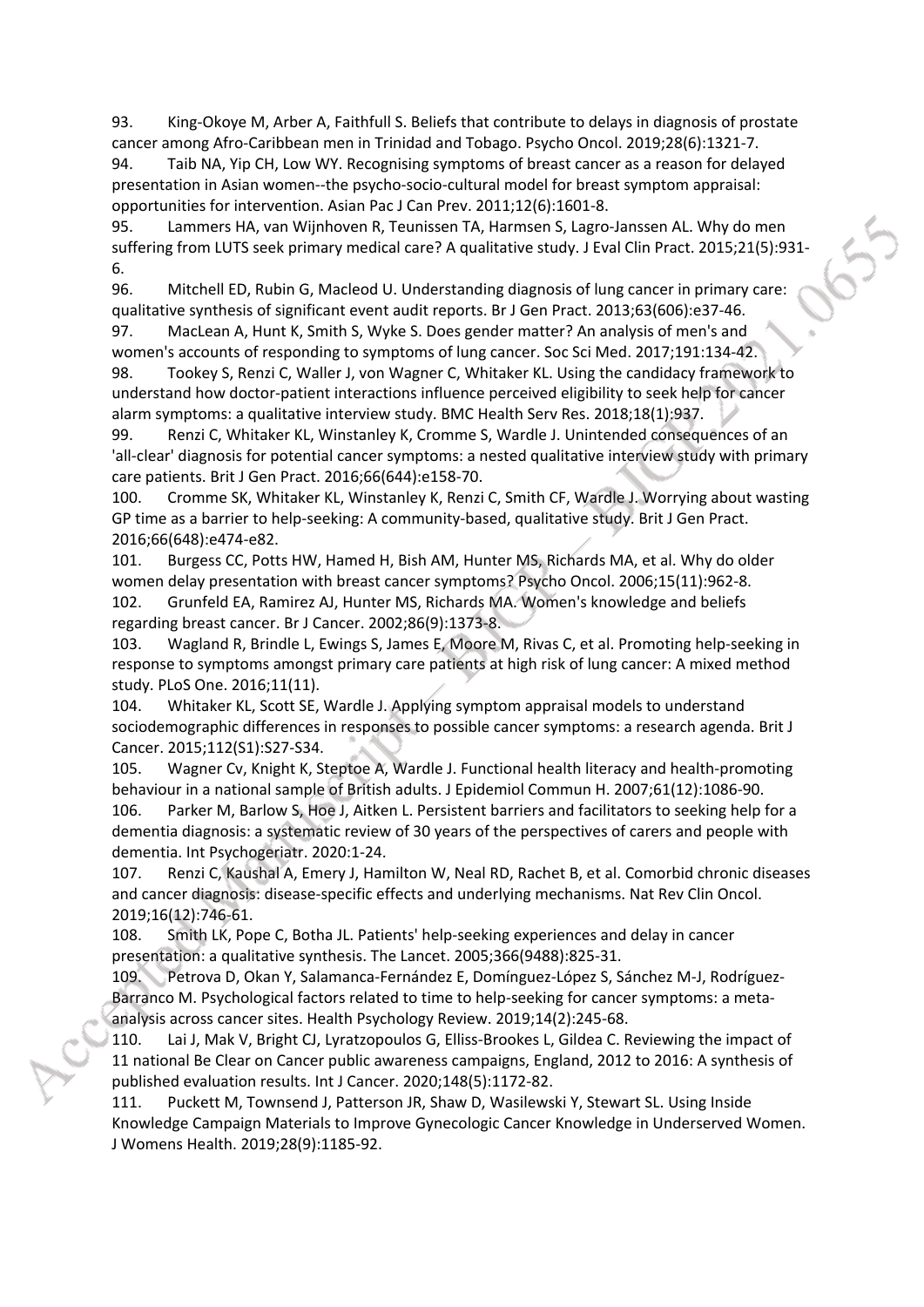112. Konya J, Neal RD, Clark CE, Bearman D, Campbell JL. Can early cancer detection be improved in deprived areas by involving community pharmacists? BJGP. 2022;In Press.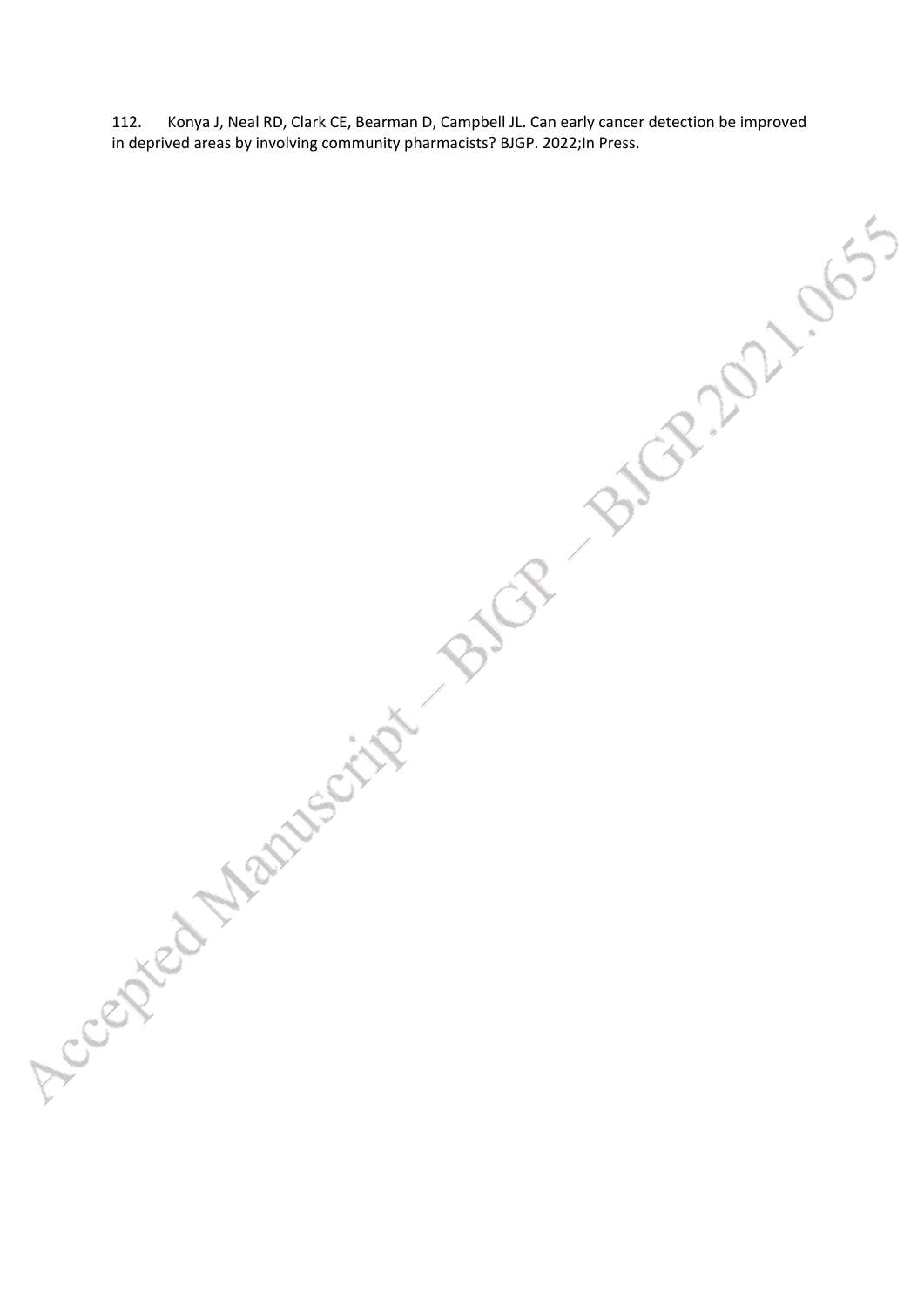**Table 1: Themes and illustrative quotes demonstrating the impact of age on the appraisal of symptoms, highlighting symptom awareness and interpretation** 

 $\sim$ 

|  | Theme                                                         | Sub theme                                                                                          | Illustrative quotes                                                                                                                                                                                                                                                                                                                                                                                                                                                                                                                                                                                                                                                                                                                                                                                                                                  |
|--|---------------------------------------------------------------|----------------------------------------------------------------------------------------------------|------------------------------------------------------------------------------------------------------------------------------------------------------------------------------------------------------------------------------------------------------------------------------------------------------------------------------------------------------------------------------------------------------------------------------------------------------------------------------------------------------------------------------------------------------------------------------------------------------------------------------------------------------------------------------------------------------------------------------------------------------------------------------------------------------------------------------------------------------|
|  | Symptom awareness                                             | Studies suggested older<br>adults are less aware of<br>potential cancer symptoms                   | A 65-69 year old man with a delayed diagnosis of colorectal cancer stated: "I<br>wasn't thinking of cancer, I'd never associated that sort of symptom with<br>cancer" (79).<br>A 75 year old man with prostate cancer who delayed help seeking for six<br>months stated: "I would never have thought there's something wrong with the<br>prostate, I didn't even know what the prostate was" (82).<br>A 68 year old man with persistent chest pain stated: "I'd never heard anything<br>about checking for lung cancer or that type of thing" (83).                                                                                                                                                                                                                                                                                                  |
|  | Symptoms interpreted as<br>'old age'                          | Older adults tended to<br>explain new symptoms as<br>part of the ageing process                    | On discussing worsening breathlessness a patient stated "I was not able to<br>walk as fast as I used to be able to, but I didn't think much about it. I am 72 I<br>am going to begin to slow down". (77)<br>Another patient noticed a breast change and stated "I thought it was my age,<br>sagging, shrinkage, you know, everything going south, as it were" (101)<br>A patient eventually diagnosed with myeloma attributed multiple symptoms to<br>the ageing process "It was a gradual process which I put down to old age, I<br>had a bad back, but I was willing to accept that my back hurt a bit" (90)                                                                                                                                                                                                                                       |
|  | Symptoms interpreted as<br>being caused by co-<br>morbidities | Older adults tended to<br>explain new symptoms as<br>being a result of an existing<br>co-morbidity | A 69 year old patient diagnosed with lung cancer states "yeah, well I'm<br>asthmatic, you have a tendency to cough more". (76).<br>A 73 year old women with colorectal cancer blamed her change in bowel habit<br>on new cholesterol medication "she [GP] changed me to simvastatin and it<br>was a while after I got these sensations, I thought is it because I am taking<br>these statins?" (76). As co-morbidities and as a result, medications increase<br>with increasing age, this is more likely to affect older adults.<br>A qualitative study of GP case reports of patients with lung cancer found a<br>number of examples of co-morbidities delaying diagnosis in older adults.<br>Including persistent coughing thought to be due to blood pressure medication<br>and increased breathlessness thought to be due to heart failure (96). |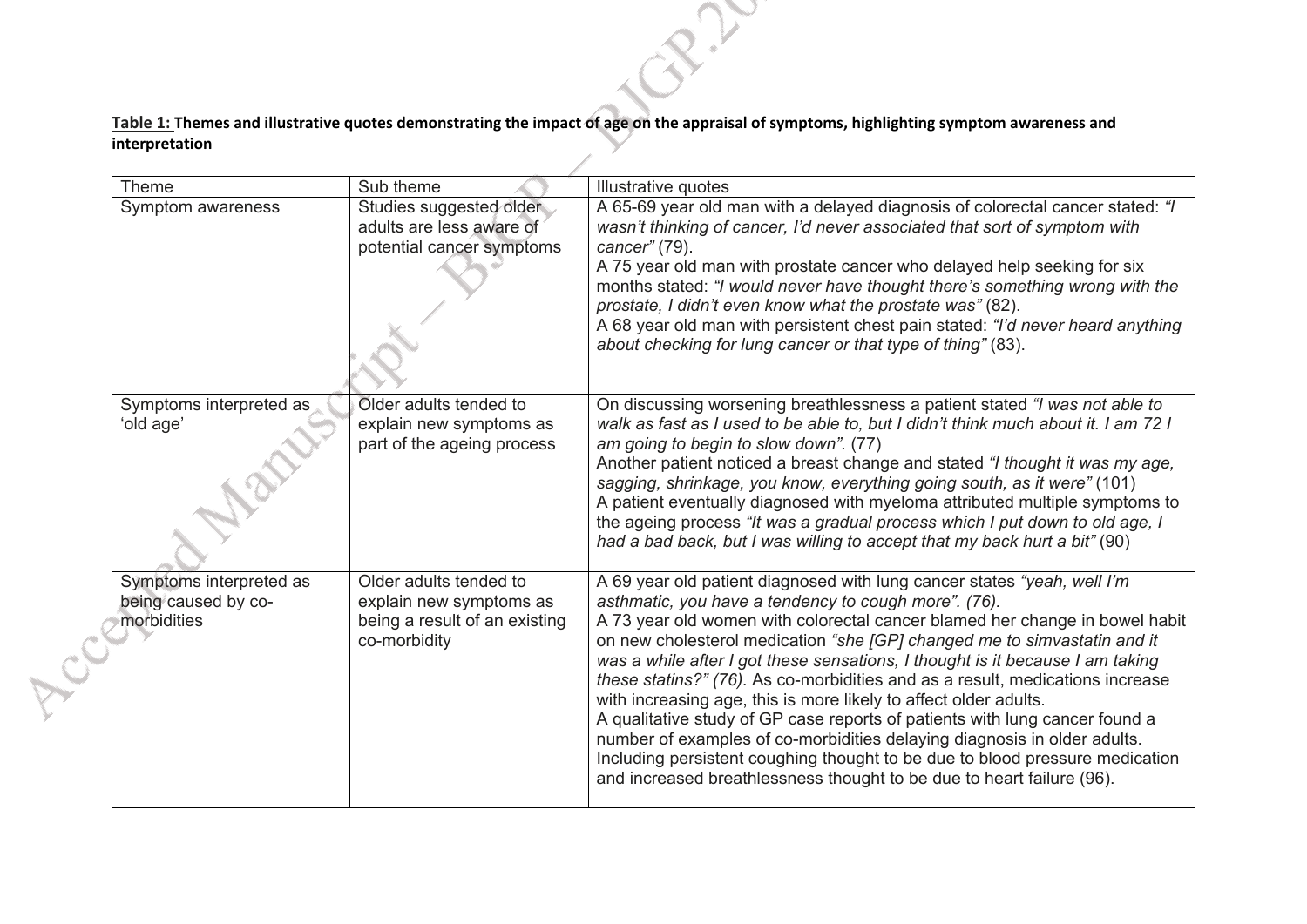## **Table 2: Themes and illustrative quotes demonstrating the impact of age on patient help seeking**

| Theme                                 | Sub theme                                                                                                                                      | Illustrative quotes                                                                                                                                                                                                                                                                                                                                                                                                                                                                                                                                                                                                                                                                                                                                                          |
|---------------------------------------|------------------------------------------------------------------------------------------------------------------------------------------------|------------------------------------------------------------------------------------------------------------------------------------------------------------------------------------------------------------------------------------------------------------------------------------------------------------------------------------------------------------------------------------------------------------------------------------------------------------------------------------------------------------------------------------------------------------------------------------------------------------------------------------------------------------------------------------------------------------------------------------------------------------------------------|
| The influence of family<br>and carers | Family and carers<br>encouraged older patients<br>to seek help                                                                                 | A 75-79 year old ex-smoker with a persistent cough stated "My wife persuaded me<br>to go to the doctor about it. I wasn't too worried about it." (77)<br>Finally 65-69 year old with symptoms suggested of colorectal cancer reported that<br>her daughter was "on the bossy side" and had said to her "don't leave it mam, go."<br>(79)                                                                                                                                                                                                                                                                                                                                                                                                                                     |
| Competing priorities                  | Older adults reported<br>delaying help seeking as a<br>result of competing<br>priorities such as<br>caregiving roles, or other<br>life events. | An older adult reported finding found a breast lump but delayed seeking help due to<br>her husband. She stated "my husband went in to hospital for a hip operation. I<br>thought I'd will until he came home". (101)<br>A 69 year old male with symptoms of lung cancer was due to go on holiday and as a<br>result did not report his symptoms so as to not "spoil the vacation". (75)                                                                                                                                                                                                                                                                                                                                                                                      |
| Fear                                  | Older adults reported that<br>fear and embarrassment<br>resulted in a delay in help<br>seeking for cancer<br>symptoms                          | A 71 patient described deferring help seeking due to 'fear': "I suppose deep down I<br>didn't want to know anything else, you know, we're back to this thing that you know I<br>think we are frightened, we do get frightened occasionally that. there is something<br>more serious and so if you can sort of, pretend that it's just a bad back, you're quite<br>happy to just accept that" (90)<br>A 65-69 year old patient reported the embarrassment of an intimate examination: "it<br>was just the embarrassment of knowing that I might have to have somebody's finger<br>pushed up your bum for an examination  that was probably the thing that put me<br>off going more than anything in the first instance was the embarrassment of that sort<br>of thing" $(79)$ |

 $\sim$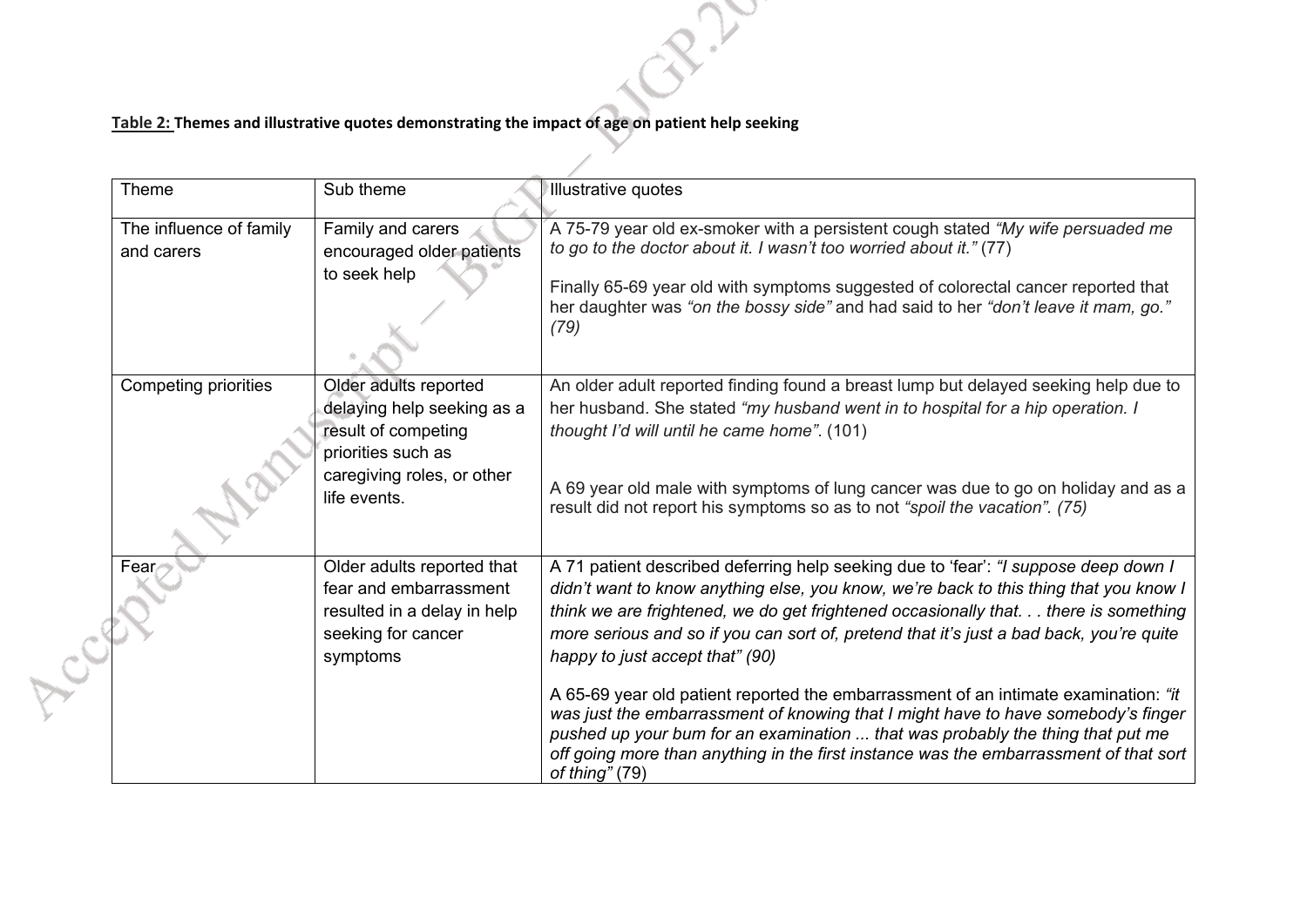

| The perceived role of<br>the doctor in help<br>seeking | Older adults perceived 'the<br>doctor' in a way which<br>delayed help seeking                                         | An older patient reported: I'm not someone who goes to the doctor. I never used to<br>trouble. If I had a cold I'd see to it myself. I didn't like the idea of going to be honest<br>and I didn't want to go. When I did go she said 'Oh you've not been here for so<br>many years!" (8)<br>An older adult reported being embarrassed by seeing younger doctors: 'I was<br>beginning to come to my senses and thought I'd better go the doctors, but I'm an<br>embarrassed person, you know, showing yourself like that he's a young, good-<br>looking doctor' (101)                      |
|--------------------------------------------------------|-----------------------------------------------------------------------------------------------------------------------|-------------------------------------------------------------------------------------------------------------------------------------------------------------------------------------------------------------------------------------------------------------------------------------------------------------------------------------------------------------------------------------------------------------------------------------------------------------------------------------------------------------------------------------------------------------------------------------------|
| Co-morbidities                                         | As a result of co-<br>morbidities, patients expect<br>new symptoms and do not<br>seek help                            | A 67 year old woman with unexplained weight loss also had comorbidities which<br>resulted in a frequent 'aches and pains'. Due to this she reported only attending the<br>doctor with serious symptoms: 'I have the arthritis, and I have so many aches here,<br>there, and everywhere. And the GP, there's nothing he can do. I am already taking<br>medications for that through the hospital, you know. So I don't bother the GP with all<br>my symptoms every time, just what I think is pertinent.' (100)                                                                            |
| Self management                                        | Older adults described a<br>preference for 'watchful<br>waiting' or self-<br>management which<br>delayed help seeking | A 75-79 year old man described trying medication they could buy before seeking<br>help: "You do the usual, you take your Lemsip's and your Beechams Powders and<br>when it doesn't clear up after a week you think well you need some antibiotics or<br>something slightly stronger. So that was when I went to the doctors. (77)<br>A 71 year old man with cancer symptoms stated: "I believed that this sickness was a<br>sign for me to get right with God. I put off my baptism for a long time now and<br>I realized that was what I needed to do. So I went and get baptized." (93) |
|                                                        |                                                                                                                       |                                                                                                                                                                                                                                                                                                                                                                                                                                                                                                                                                                                           |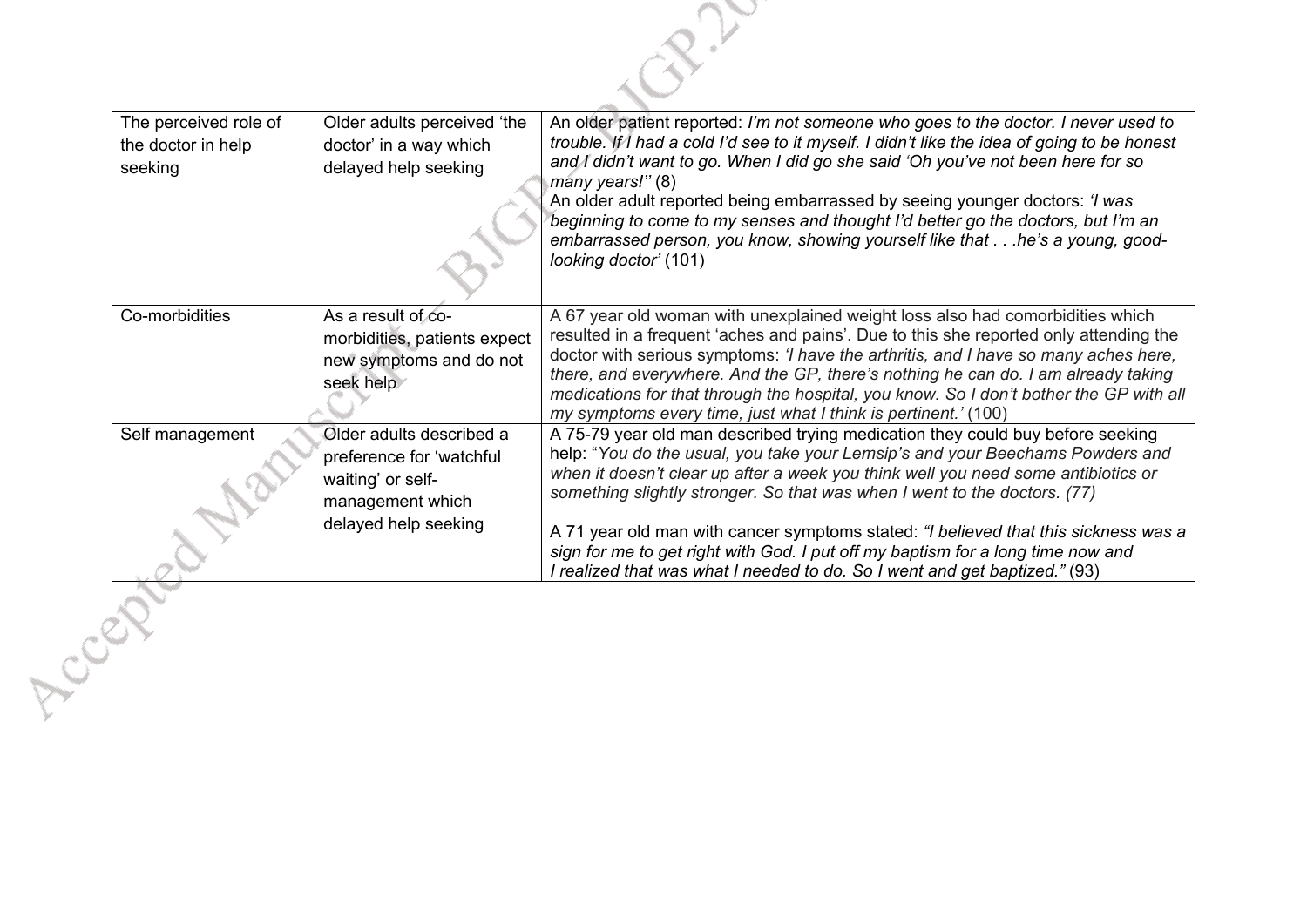

**Figure 1: PRISMA flow diagram**